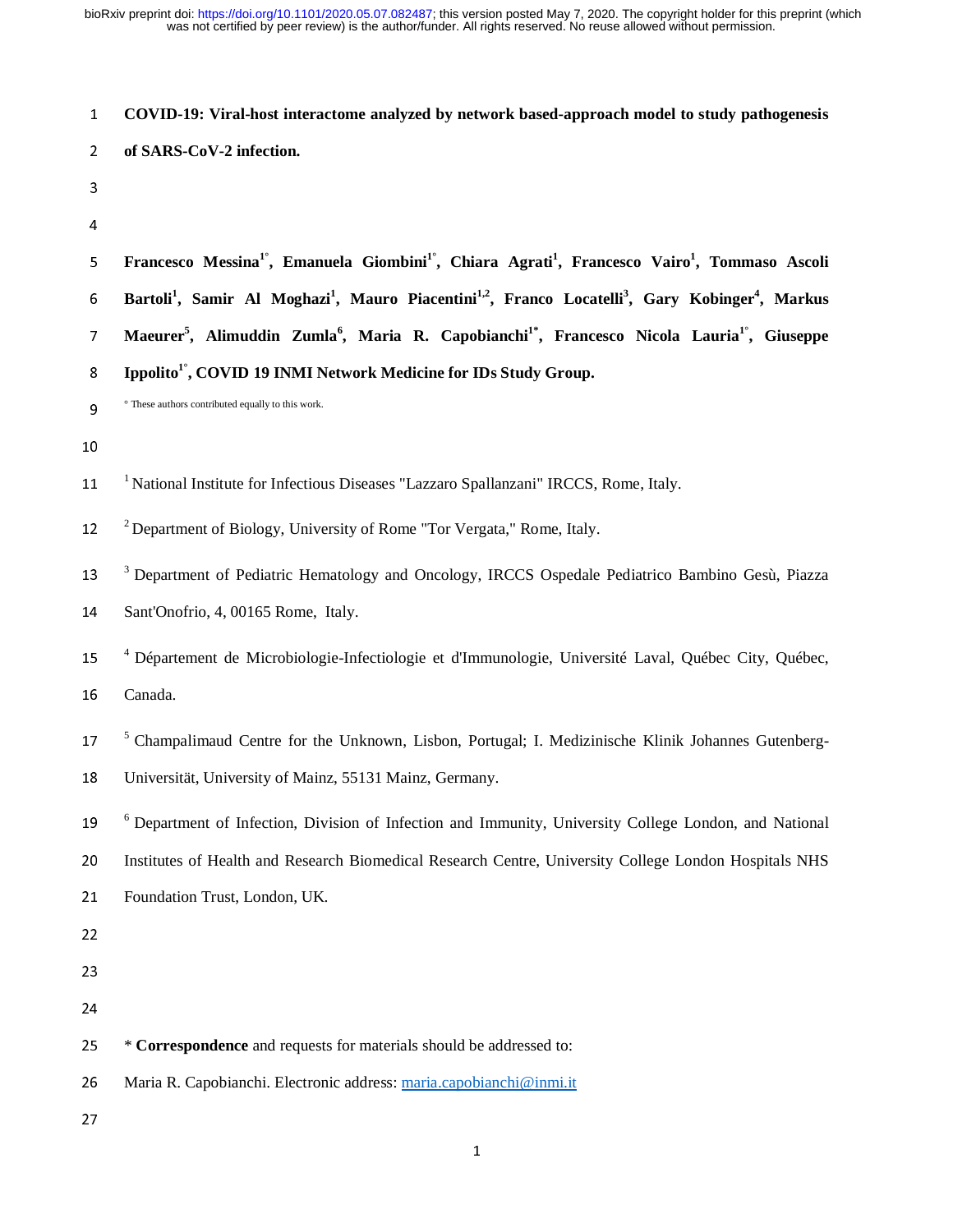# <sup>28</sup>**Abstract**

<sup>29</sup>**Background.** Epidemiological, virological and pathogenetic characteristics of SARS-CoV-2 infection are 30 under evaluation. A better understanding of the pathophysiology associated with COVID-19 is crucial to <sup>31</sup>improve treatment modalities and to develop effective prevention strategies. Transcriptomic and proteomic 32 data on the host response against SARS-CoV-2 still have anecdotic character; currently available data from 33 other coronavirus infections are therefore a key source of information.

<sup>34</sup>**Methods.** We investigated selected molecular aspects of three human coronavirus (HCoV) infections,

35 namely SARS-CoV, MERS-CoV and HCoV-229E, through a network based-approach. A functional analysis

36 of HCoV-host interactome was carried out in order to provide a theoretic host-pathogen interaction model for

<sup>37</sup>HCoV infections and in order to translate the results in prediction for SARS-CoV-2 pathogenesis.

38 The 3D model of S-glycoprotein of SARS-CoV-2 was compared to the structure of the corresponding SARS-

<sup>39</sup>CoV, HCoV-229E and MERS-CoV S-glycoprotein. SARS-CoV, MERS-CoV, HCoV-229E and the host

40 interactome were inferred through published protein-protein interactions (PPI) as well as gene co-expression,

41 triggered by HCoV S-glycoprotein in host cells.

<sup>42</sup>**Results.** Although the amino acid sequences of the S-glycoprotein were found to be different between the 43 various HCoV, the structures showed high similarity, but the best 3D structural overlap shared by SARS-<sup>44</sup>CoV and SARS-CoV-2, consistent with the shared ACE2 predicted receptor. The host interactome, linked to 45 the S-glycoprotein of SARS-CoV and MERS-CoV, mainly highlighted innate immunity pathway 46 components, such as Toll Like receptors, cytokines and chemokines.

<sup>47</sup>**Conclusions.** In this paper, we developed a network-based model with the aim to define molecular aspects of 48 pathogenic phenotypes in HCoV infections. The resulting pattern may facilitate the process of structure-<sup>49</sup>guided pharmaceutical and diagnostic research with the prospect to identify potential new biological targets.

<sup>50</sup>**Keywords.** Coronavirus infection; Virus-host interactome; Spike glycoprotein

51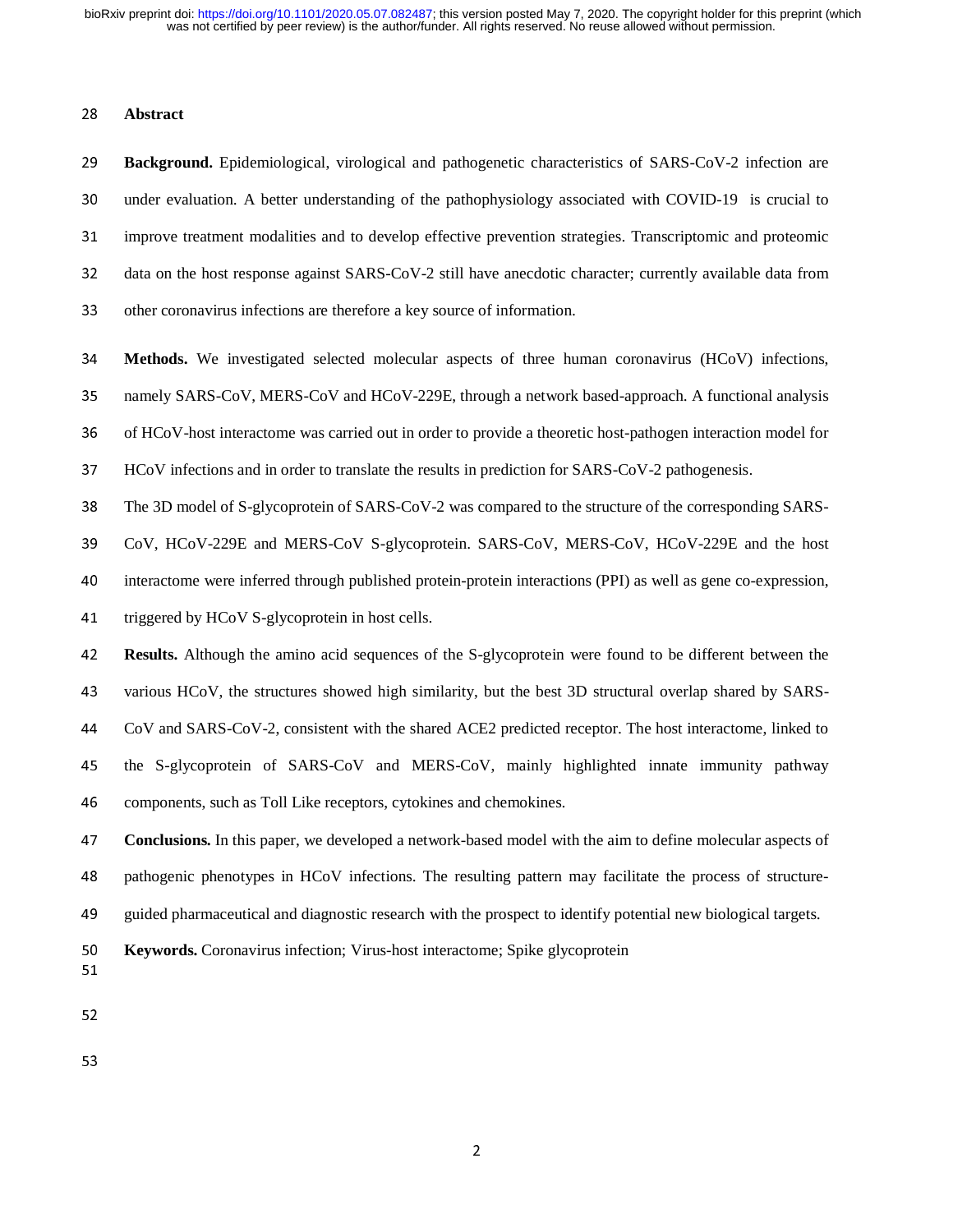#### <sup>54</sup>**Background**

<sup>55</sup>In December 2019, a novel coronavirus (SARS-CoV-2) was first identified as a zoonotic pathogen of 56 humans in Wuhan, China, causing a respiratory infection with associated bilateral interstitial pneumonia. 57 The disease caused by SARS-CoV-2 was named by the World Health Organization as COVID-19 and it has 58 been classified as a global pandemic since it has spread rapidly to all continents. As of March 30, 2020, there 59 have been 634 835 confirmed COVID-19 cases worldwide with 29 957 deaths reported to the WHO [1]. <sup>60</sup>Whilst clinical and epidemiological data on COVID-19 have become readily available, information on the 61 pathogenesis of the SARS-CoV-2 infection has not been forthcoming [2]. The transcriptomic and proteomic 62 data on host response against SARS-CoV-2 is scanty and not effective therapeutics and vaccines for COVID-63 19 are available yet.

<sup>64</sup>Coronaviruses (CoVs) typically affect the respiratory tract of mammals, including humans, and lead to mild 65 to severe respiratory tract infections [3]. Many emerging HCoV infections have spilled-over from animal <sup>66</sup>reservoirs, such as HCoV-OC43 and HCoV-229E which cause mild diseases such as common colds [4, 5]. <sup>67</sup>During the past 2 decades, two highly pathogenic HCoVs, severe acute respiratory syndrome coronavirus <sup>68</sup>(SARS-CoV) and Middle East respiratory syndrome coronavirus (MERS-CoV), have led to global epidemics 69 with high morbidity and mortality  $[6]$ . In this period, a large amount of experimental data associated with the 70 two infections has allowed to better understand molecular mechanism(s) of coronavirus infection, and 71 enhance pathways for developing new drugs, diagnostics and vaccines and identification of host factors 72 stimulating (proviral factors) or restricting (antiviral factors) infection remains poorly understood [7]. 73 Structures of many proteins of SARS-CoV and MERS-CoV, and biological interactions with other viral and 74 host proteins have been widely explored; through experimental testing of small molecule inhibitors with anti-75 viral effects [8, 9]. ACE2, expressed in type 2 alveolar cells in the lung, has been identified as receptor of 76 SARS-CoV and SARS-CoV-2, while dipeptidyl peptidase DPP4 was identified as the specific receptor for 77 MERS-CoV [10, 11].

78 The investigation of structural genomics and interactomics of SARS-CoV-2 can be implemented through an 79 integrated bioinformatics approach. Structural analysis of specific SARS-CoV-2 proteins, in particular Spike 80 glycoproteins (S-glycoproteins), and their interactions with human proteins, can guide the identification of 81 the putative functional sites and help to better define the pathologic phenotype of the infection. This  $\frac{3}{10}$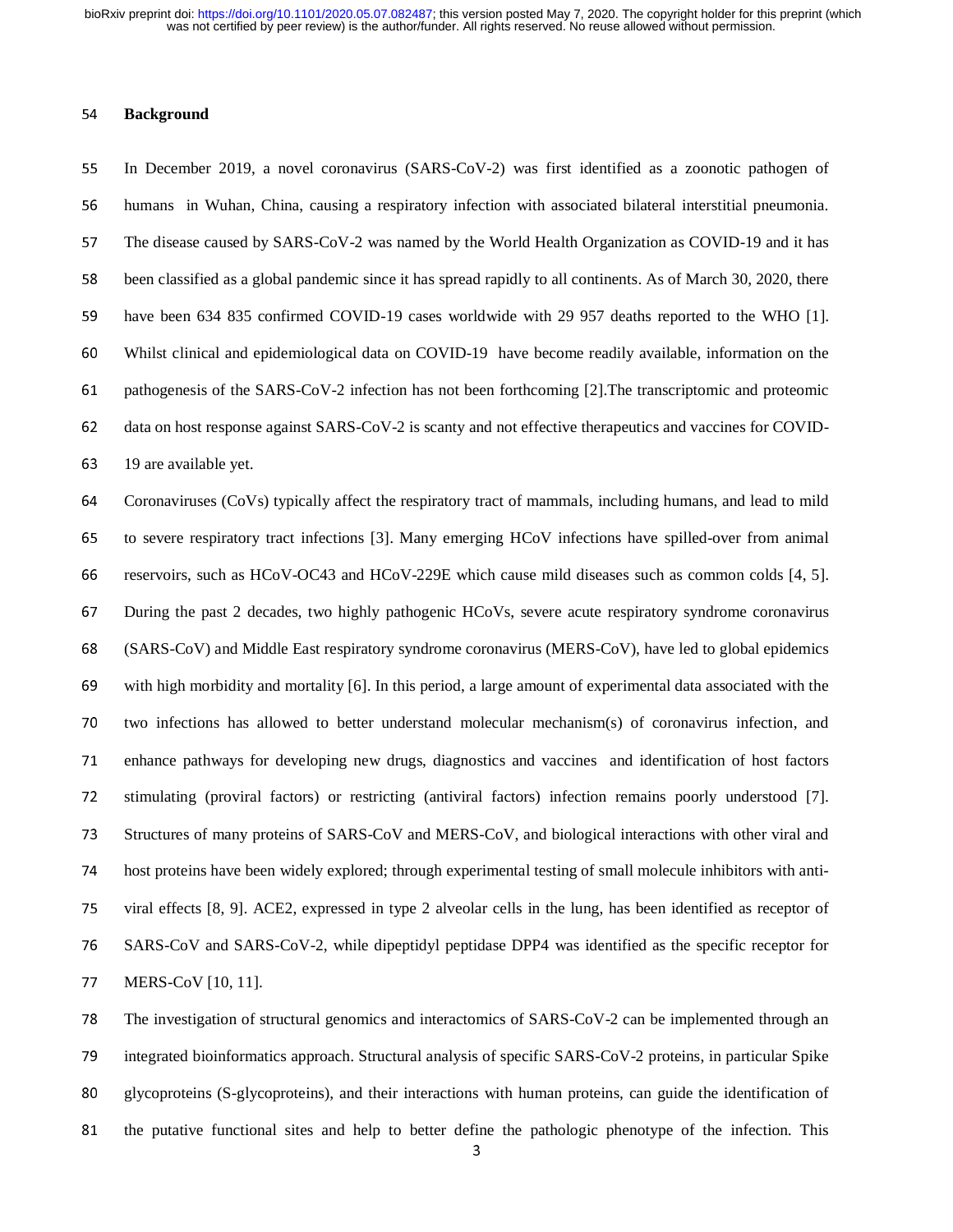82 functional interaction analysis between the host and other HCoVs, combined with an evolutionary sequence

83 analysis of SARS-CoV-2, can be used to guide new treatment and prevention interventions.

<sup>84</sup>We investigated here biologically and clinically relevant molecular targets of three human coronaviruses <sup>85</sup>(HCoV) infections using a network based approach. A functional analysis of HCoV-host interactome was 86 carried out in order to provide a theoretic host-pathogen interaction model for HCoV infections, and to 87 predict viable models for SARS-CoV-2 pathogenesis. Three HCoV causing respiratory diseases were used as 88 the model targets, namely: SARS-CoV, that shares with SARS-CoV-2 a strong genetic similarity, including 89 MERS-CoV, and HCoV-229E.

#### <sup>91</sup>**Methods**

# <sup>92</sup>*Comparative reconstruction of S-glycoprotein in HCoVs*

93 The reconstruction of virus-host interactome was carried out using the RWR algorithm to explore the human <sup>94</sup>PPI network and the multilayer PPI platform enriched with gene expression data sets. 259 sequences of <sup>95</sup>CoVs, infecting different animal hosts (Table S1 in Additional file 1), were downloaded by GSAID and 96 NCBI database in order to evaluate the variability in the S gene. SARS-CoV, HCoV-229E and MERS-CoV 97 and other CoV full genome sequence groups were aligned with MAFFT [12], synonymous and non-<sup>98</sup>synonymous mutations, and amino acid similarity were calculated using the SSE program with a sliding <sup>99</sup>windows of 250 nucleotides and a pass of 25 nu [13]. A homology model was built for the amino acid 100 sequences of the S-glycoprotein, derived from the full genome sequence obtained at "SARS-CoV-<sup>101</sup>2/INMI1/human/2020/ITA" (MT066156.1). The Swiss pdb server was used to construct three-dimensional 102 models for the S-glycoprotein of SARS-CoV-2 [14]. Among proteins with a 3D structure, the best match 103 with the "SARS-CoV-2/INMI1/human/2020/ITA" sequence was the 6VSB.1, that was evaluated considering 104 the identity of two amino acid sequences and the QMEN value included in Swiss pdb server. The model of a <sup>105</sup>single chain was overlapped with the three-dimensional structure of S-glycoprotein single chain belonging to <sup>106</sup>SARS-CoV (5WRG), HCoV-229E (6U7H.1) and MERS-CoV (5X59), using Chimera 1.14 [15]. In order to 107 better evaluate the conservation of the sequence in each site, all sequences were aligned with MAFFT and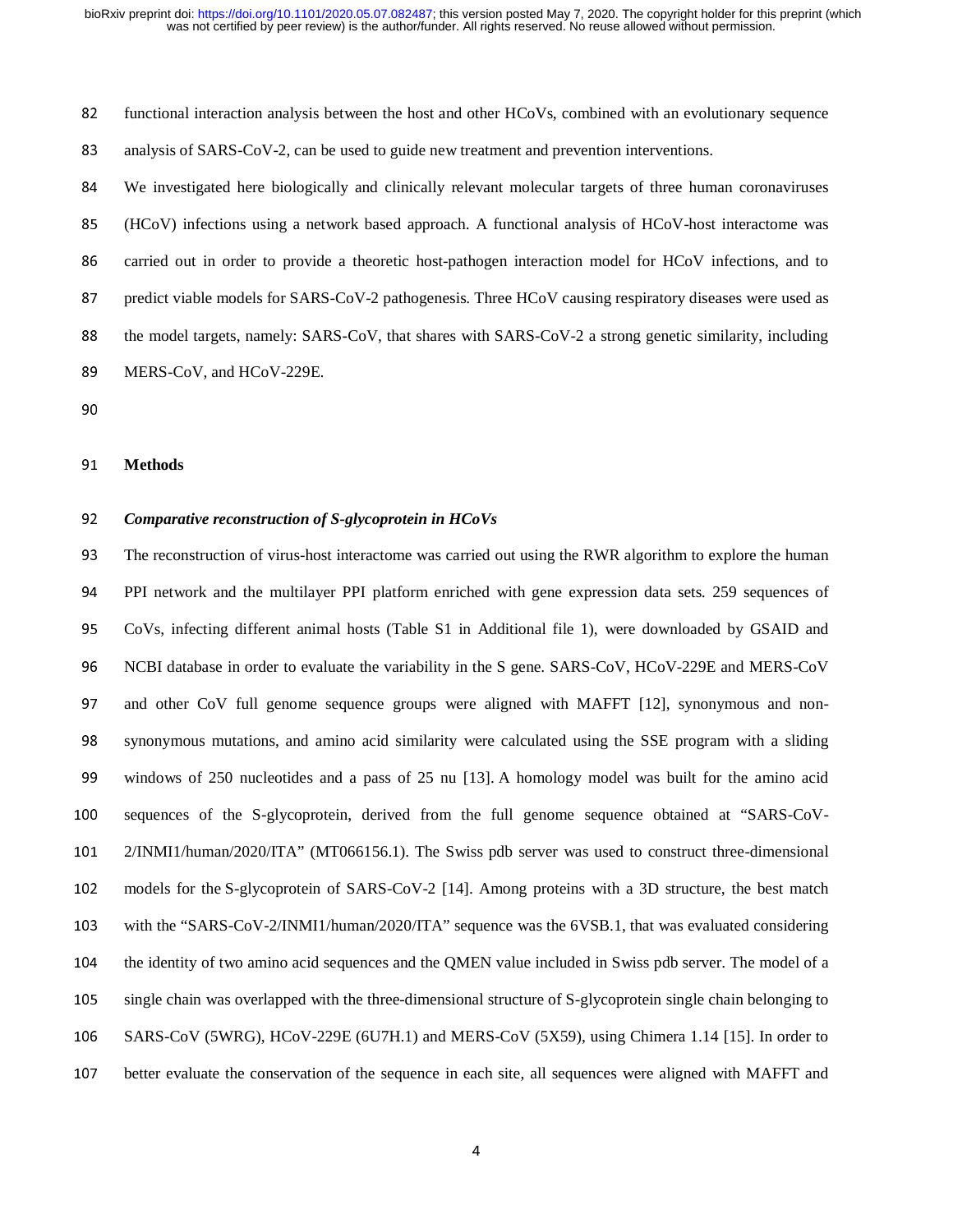108 the topology of all structures were compared. The detailed description of the reconstruction of S-109 glycoprotein structure is reported in the Appendix.

110

# <sup>111</sup>*PPI and Gene Co-expression Network*

<sup>112</sup>Network analysis, based on protein-protein interactions and gene expression data, was performed in order to 113 view all possible virus-host protein interactions during the HCoV infections. Since the SARS-CoV-2 genome 114 exhibits substantial similarity to the SARS-CoV genome [16] and subsequently also the proteome [17], we 115 hypothesized that several molecular interactions that were observed in the SARS-CoV interactome will be 116 preserved in the SARS-CoV-2 interactome. Virus-Host interactomes (SARS-CoV, MERS-CoV, HCoV-<sup>117</sup>229E) were inferred through published PPI data, using two publicly accessible databases (STRING Viruses 118 and VirHostNet), as well as published scientific reports with a focus on virus-host interactions [18-20]. As a 119 next step, the virus-host PPI list, extracted in this first step, was merged with additional PPI databases, i.e. <sup>120</sup>BioGrid, InnateDB-All, IMEx, IntAct, MatrixDB, MBInfo, MINT, Reactome, Reactome-FIs, UniProt, <sup>121</sup>VirHostNet, BioData, CCSB Interactome Database, using R packages PSICQUIC and biomaRt [21, 22]. In 122 total, a large PPI interaction database was assembled, including 13,020 nodes and 71,496 interactions. <sup>123</sup>The gene expression data set was built from the Protein Atlas database, using tissue and cell line data [23]. <sup>124</sup>To identify the most likely interactions, and to obtain functional information, Random walk with restart

<sup>125</sup>(RWR), a state-of-the-art guilt-by-association approach by R package RandomWalkRestartMH [24] was 126 used. It allows to establish a proximity network from a given protein (seed), to study its functions, based on 127 the premise that nodes related to similar functions tend to lie close to each other in the network. For each 128 node, a score was computed as measure of proximity to the seed protein. S-glycoproteins of SARS-CoV,

<sup>129</sup>MERS-CoV and HCoV-229E were used as seed in the application of the RWR algorithm.

#### <sup>131</sup>*Functional Enrichment Analysis*

<sup>132</sup>To evaluate functional pathways of proteins involved in host response, gene enrichment analysis was 133 performed, using Kyoto Encyclopedia of Genes and Genomes (KEGG) human pathways and Gene Ontology <sup>134</sup>databases. Network representation from the gene enrichment analysis was performed using ShinyGO 135 v0.61[25]. The statistical significance was obtained, calculating the False Discovery Rate (FDR).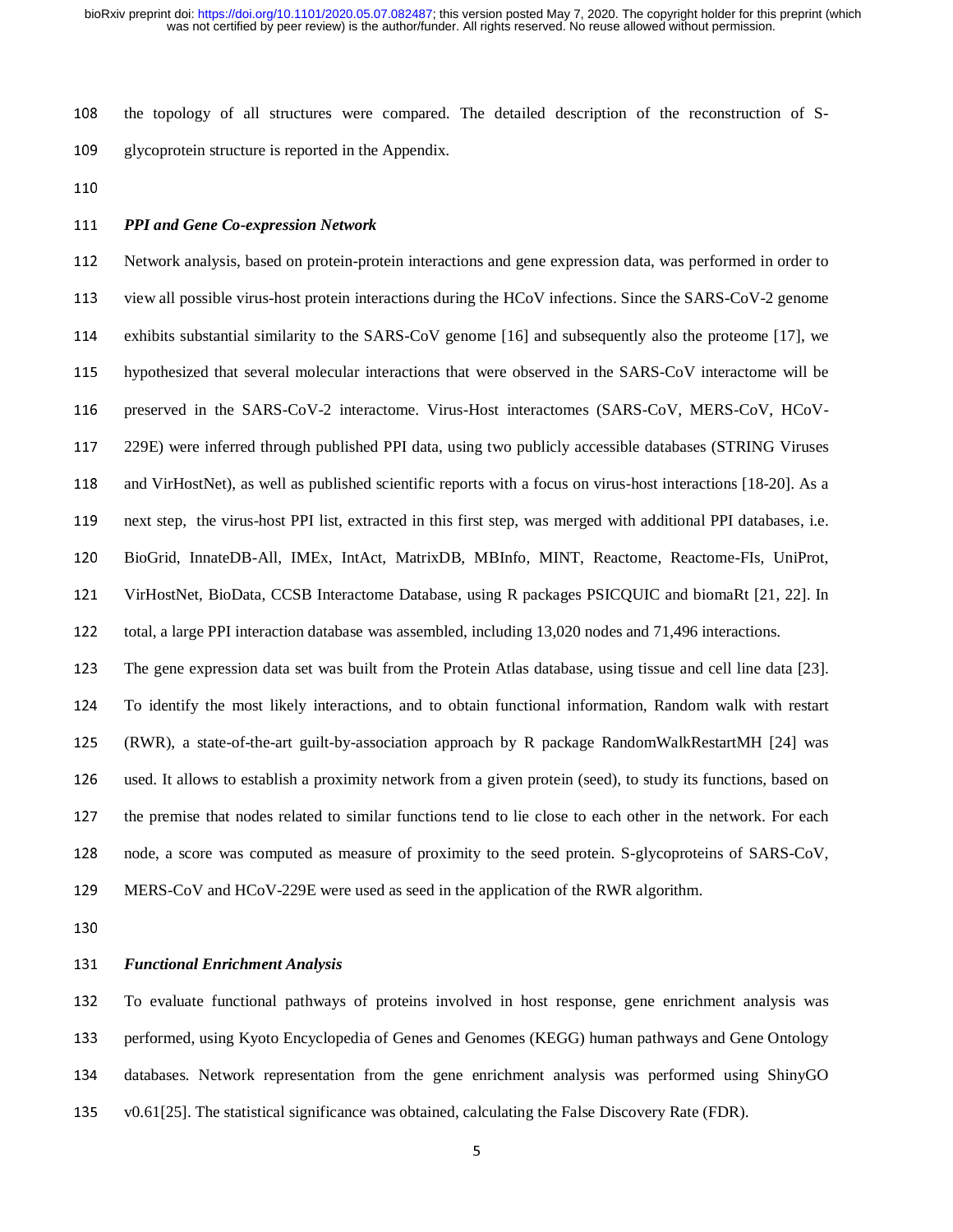## <sup>136</sup>**Results**

## <sup>137</sup>*Structure of S-glycoprotein CoVs*

138 To evaluate the diversity along the full genome, pairwise distance was calculated on 259 HCoV genomes.

- 139 Diversity was distributed along the entire CoV genome, with the most conserved region located in Orf1ab, as
- 140 expected, while the spike gene region exhibited a rather high diversity (Figure S1 in Appendix).
- 141 Consequently, the analysis was focused on the S-glycoprotein, as a key virus component involved in host 142 interaction [26]. A 3D model of S-glycoprotein of the SARS-CoV-2 sequence (MT066156.1) was built on 143 the sequence obtained at Laboratory of Virology, National Institute of Infectious Diseases "L. Spallanzani" <sup>144</sup>IRCCS, using Swiss pdb viewer server (Figure S2 a/b in Appendix). The SARS-CoV-2 S-glycoprotein 145 structure was then compared to other HCoVs as shown in Figure S2 in Appendix. The S-glycoprotein 146 structures of the various HCoV were very similar overall. In particular, a strong similarity was shown in the <sup>147</sup>RBD (nCov: residues 319−591) [27], and this was most evident for the comparison between SARS-CoV-2 148 and SARS-CoV, which share the same cell receptor (ACE2). The amino acid differences among the S-149 glycoproteins of the selected HCoVs (SARS-CoV-2, MERS-CoV, SARS-CoV, HCoV-229E) are shown in 150 Figure S3 in Appendix, where a lower topology similarity was observed with HCoV-229E S-glycoprotein, 151 which binds a different host receptor.

152 Overall, the pattern arising from such comparison was consistent with specific host receptors, as well as with 153 different host reservoirs and ancestry [28].

154

### <sup>155</sup>*Human CoV and host interactome*

<sup>156</sup>An interactome map was built to highlight biological connections among S-glycoprotein and the human 157 proteome. Using the analysis pipeline described in the methods, a large PPI interaction database was <sup>158</sup>assembled, including 13,020 nodes and 71,496 interactions between human host and the three selected 159 viruses (SARS-CoV, MERS-CoV and HCoV-229E).

160 The interactome reconstruction was obtained with the RWR analysis, finding 200 closest proteins to seed, or

161 S-glycoproteins of HCoV-229E, SARS-CoV and MERS-CoV (Figures S4-S6 in Appendix). In Table S2, S3

- 162 and S4 in Additional file 1, lists of genes selected by RWR algorithm for HCoV-229E, SARS-CoV and
- 163 MERS-CoV, along with proximity score were reported. In order to further dissect the S-glycoprotein-host 6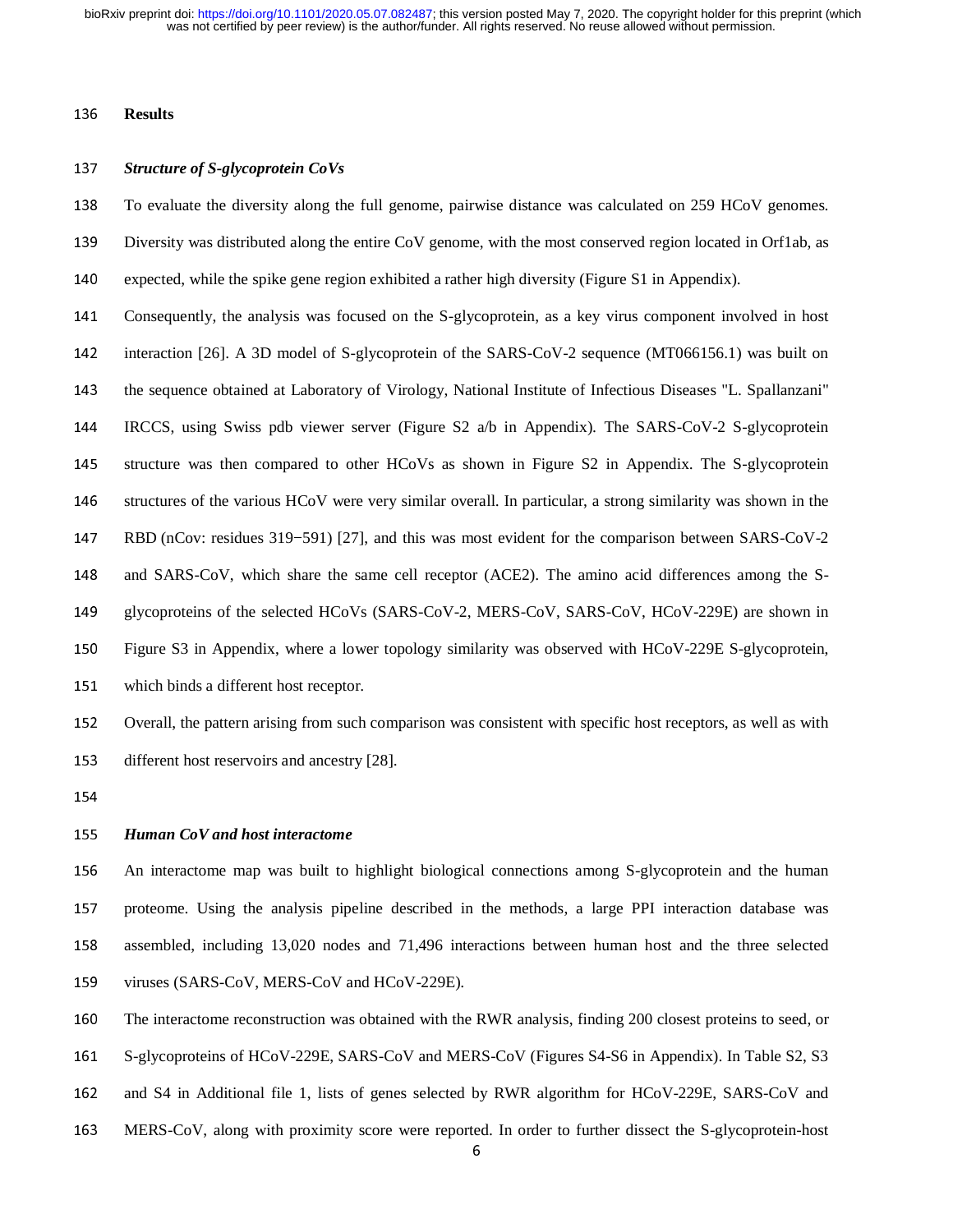164 interactions, enrichment analysis was carried out with Reactome and KEGG databases. Reactome pathway <sup>165</sup>enrichment analysis revealed biological pathways of DNA repair, transcription and gene regulation for the <sup>166</sup>HCoV-229E S-glycoprotein, with high significance (FDR <0.01%). KEGG pathway enrichment analysis 167 revealed ubiquitin mediated proteolysis as the most significant pathway (FDR  $<0.01\%$ ), as well as altered 168 cellular proliferation pathways, associated with other viral infections (Hepatitis B, measles, Epstein-Barr 169 virus infection and Human T-cell leukemia virus 1 infection) as well as with carcinogenesis (Figure 1). Next, 170 the RWR algorithm was applied to a multilayer network built on the PPI interactome and on the Gene 171 Coexpression (COEX) network, again with S-glycoprotein of HCoV-229E as seed. The results highlighted a 172 set of genes that are connected in both PPI and COEX analysis, including ANPEP, RAD18, APEX, POLH, 173 APEX1, TERF2, RAD51, CDC7, USP7, XRCC5, RAD18, FEN1, PCNA, all associated to the GO biological 174 process category of DNA repair (FDR< 0.0001%) (Figure 2). The same analyses were conducted for SARS-175 CoV and MERS-CoV.

177 The Reactome pathway enrichment analysis for the SARS-CoV revealed S-glycoprotein connection with <sup>178</sup>early activation of innate immune system, such as the Toll Like Receptor Cascade and TGF-β, with a strong 179 significance (FDR < 0.0001%), while the KEGG pathway enrichment analysis revealed an association with 180 cellular proliferation, TGF-β and other infection-related pathways (FDR<0.0001%) (Figure 3). The PPI-<sup>181</sup>COEX multilayer analysis highlighted a set of genes that are connected in both PPI and COEX analysis, <sup>182</sup>i.e.CLEC4G, CLEC4M, CD209, ACE2, RPSA, all associated to the GO biological process category of 183 SARS-CoV entry into host cell (FDR  $< 0.01\%$ ) (Figure 4).

- 184
- 185

186

<sup>187</sup>In MERS-CoV, the Reactome pathway enrichment analysis showed a strong association with membrane <sup>188</sup>signals activated by GPCR ligand binding (FDR < 0.0001%), and chemokine/chemokine receptor pathways. <sup>189</sup>Consistent results were obtained with KEGG pathway enrichment, that highlighted cytokine-cytokine 190 receptor and chemokine signalling pathways (FDR<0.0001%) (Figure 5). Finally, PPI-COEX multilayer 191 analysis evidenced, for both PPI and COEX, CCR4, CXCL2, CXCL10, CXCL9, PF4, PF4V1, CCL11,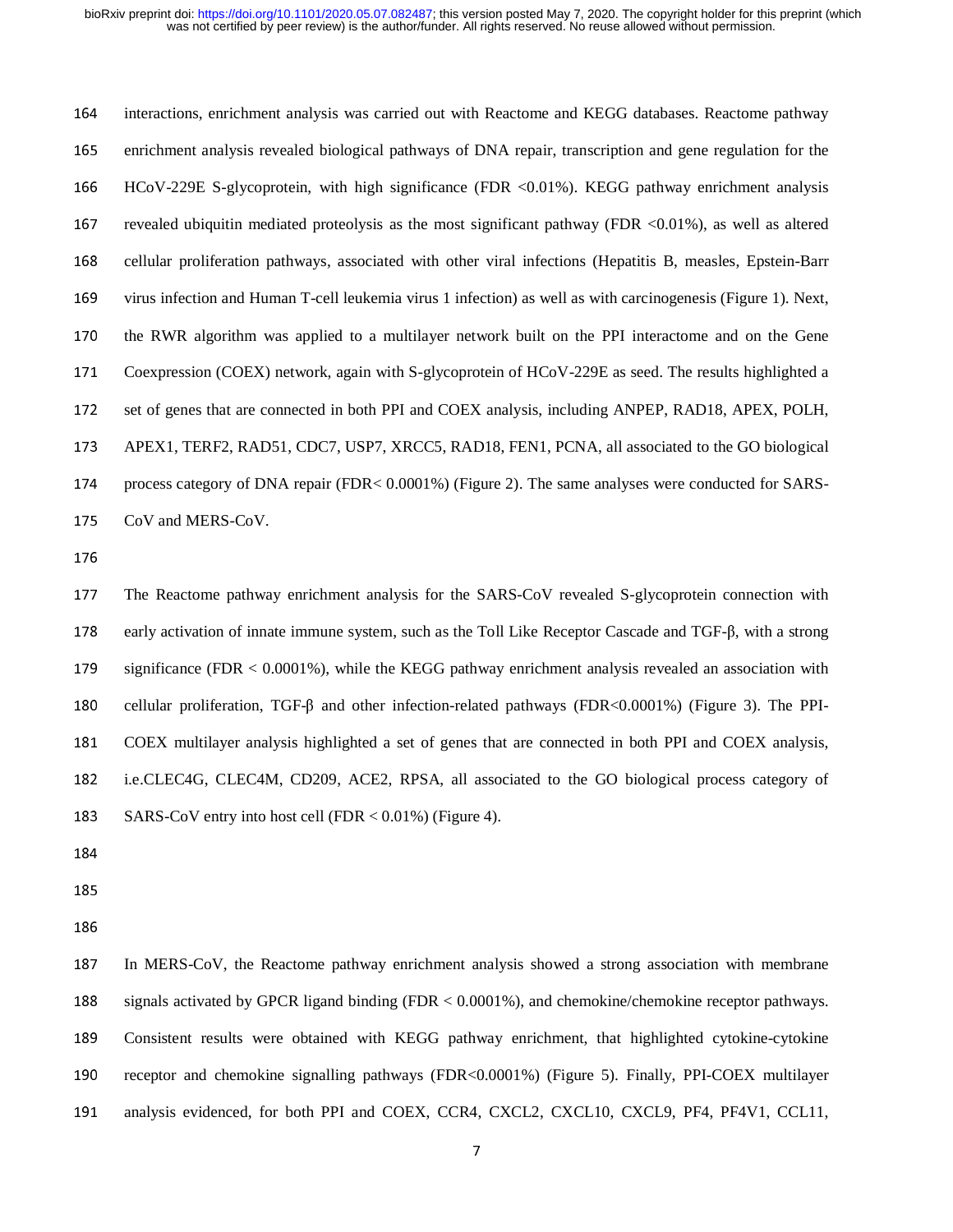<sup>192</sup>CXCL11, XCL1, CXCR4 and CXCL14, all genes identified by the GO biological processes involved in the 193 chemokine cascade (FDR  $< 0.0001\%$ ), in line with the results obtained with enrichment analyses (Figure 6). 194

<sup>195</sup>**Discussion**

## <sup>196</sup>*In-depth comparative analysis of S-glycoprotein*

<sup>197</sup>We applied network analysis, based on protein-protein interactions and gene expression data, in order to <sup>198</sup>describe the interactome of the coronavirus S-glycoprotein and host proteins, with the aim to better 199 understand SARS-CoV-2 pathogenesis. A preliminary structural analysis was conducted on the S-200 glycoprotein of SARS-CoV-2 as compared to the other 3 HCoV, using the S-glycoprotein as a model to shed 201 light on the host-pathogen interaction in the dynamic process of SARS-CoV-2 infection. Although the amino 202 acid sequences of the S-glycoprotein were different between the various HCoVs, the structural analysis 203 exhibited high similarity; the best 3D structural overlap was found for SARS-CoV and SARS-CoV-2, 204 consistent with the shared ACE2 predicted receptor.

205 Of note, the newly discovered SARS-CoV-2 genome has revealed differences between SARS-CoV-2 and 206 SARS or SARS-like coronaviruses [28]. Although no amino acid substitutions were present in the receptor-207 binding motifs, that directly interact with human receptor ACE2 protein in SARS-CoV, six mutations 208 occurred in the other region of the RBD [28, 29] were identified. On the other hand, the genomic 209 comparative analysis highlighted the a strong diversity in the S gene among CoV in different hosts, 210 confirming the biologically vital role of the S-glycoprotein as a key factor in viral entry in cross-species 211 transmission events [30].

212 In addition, the comparative 3D structural data may facilitate the definition of already known antibody <sup>213</sup>epitopes in the S-glycoprotein of other coronaviruses, it will also be useful in rational vaccine design and in 214 gauging anti-virus directed immune responses after vaccination [27]. In fact, S-glycoprotein remains an 215 important target for vaccines and drugs. previously evaluated in SARS and MERS, while a neutralizing 216 antibody targeting the S-glycoprotein protein could provide passive immunity. The host interactome, linked 217 to S-glycoprotein of SARS-CoV and MERS-CoV, mainly highlighted innate immunity pathway components, 218 such as Toll Like receptors, cytokines and chemokines. The 3D structural analysis confirmed that we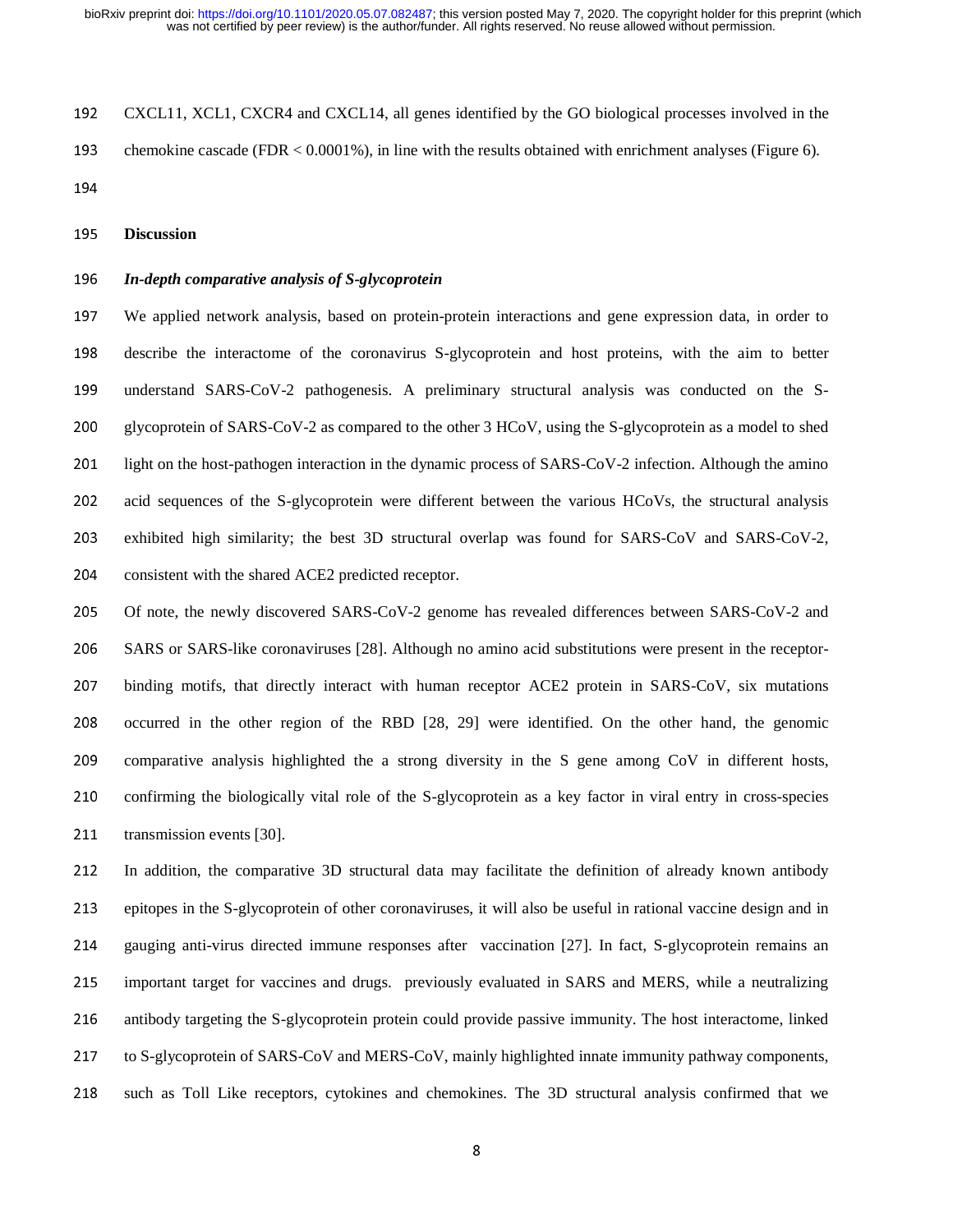- 219 established that S-glycoprotein of SARS-CoV-2 has strong similarity in the 3D structure with SARS-CoV
- 220 [16].
- 
- 

# <sup>223</sup>*Host interactome in all three HCoV infections*

<sup>224</sup>The reconstruction of virus-host interactome was carried out using RWR algorithm to explore the human PPI 225 network and studying PPI and COEX multilayer. The PPI network topology of host interactome in all three 226 infections indicated the presence of several hub proteins. In the HCoV-229E - host interactome hub position 227 was hold by RAD18 and APEX, which play an important role in DNA repair due to UV damage in phase S 228 [31].

229 For the SARS-CoV interactome, the gene hubs were identified in ACE2, CLEC4G and CD209, which are 230 known interactors with S-glycoprotein of SARS-CoV[32, 33].

231 In fact, two independent mechanisms were described as trigger of SARS-CoV infection: proteolytic cleavage 232 of ACE2 and cleavage of S-glycoprotein. The latter activates the glycoprotein for cathepsin L-independent 233 host cell entry. Activated the S-glycoprotein by cathepsin L mechanism in host cell entry was reported in 234 many infection of CoV, such as HCoV-229E and SARS-CoV [34, 35]. A recent study speculated that this 235 interaction will be preserved in SARS-CoV-2 [17], but might be disrupted of a substantial number of 236 mutations in the receptor binding site of S gene will occur. Likewise, the S-glycoprotein in SARS-CoV-2 is <sup>237</sup>expected to interact with type II transmembrane protease (TMPRSS2) and probably is involved in inhibition 238 of antibody-mediated neutralization [36, 37]. It is rather unexpected that, for this virus, no intracellular 239 pathways were highlighted by the multilayer analysis, suggesting that this field is still open to further 240 investigation.

241 In MERS-CoV infection a gene hub role was described for DPP4, which is known to regulate cytokine levels 242 through catalytic cleavage [38]. Immune cell–recruiting chemokines and cytokines, such as IP-10/CXCL-10, 243 MCP-1/CCL-2, MIP-1 $\alpha$ /CCL-3, RANTES/CCL-5, can be strongly induced by MERS-CoV, showing higher 244 inducibility in human monocyte–derived macrophages by MERS-CoV as compared to than SARS-CoV 245 infection [39].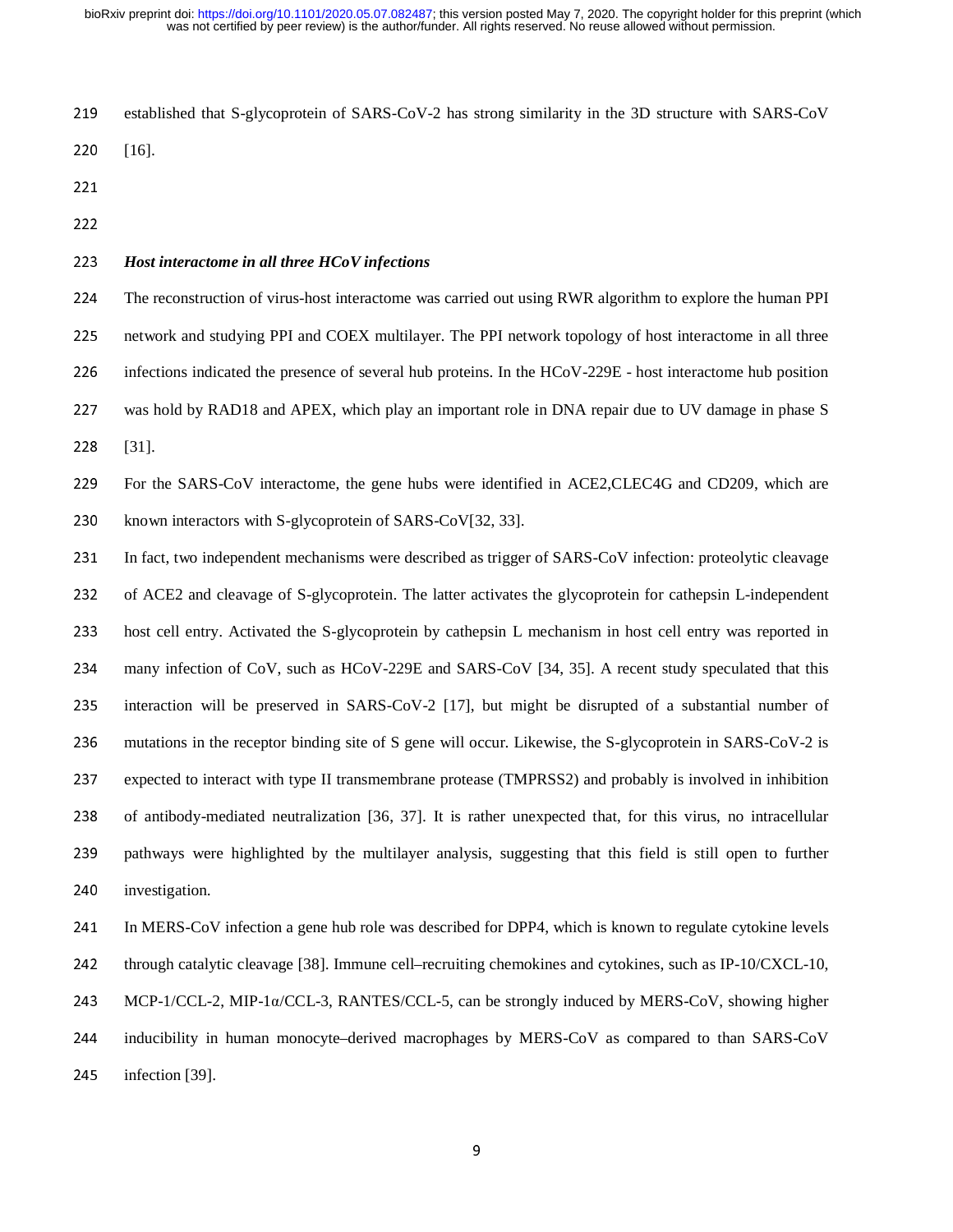| 246 | Finally, biological pathways, revealed by enrichment analysis in over all models, supported early activation |
|-----|--------------------------------------------------------------------------------------------------------------|
| 247 | of innate immune system, as Toll Like receptor Cascade and TGF-B for SARS-CoV, or chemokine and              |
| 248 | cytokine pathways and infection-related pathways for MERS-CoV, with a strong significance for both.          |

- 
- 250

# <sup>251</sup>*Pathogenic model for HCoV infections*

We constructed a host molecular interactome with SARS-CoV, MERS-CoV and HCoV-229E in patients with cancer, assuming that most of these interactions, especially for SARS-CoV, are shared with SARS-CoV-2. A network-based methodology, along with guilt-by-association algorithm (RWR), was applied to define the pathological model of COVID-19 and provide a treatment of SARS-CoV-2, using existing 256 transcriptomic and proteomic information.

<sup>257</sup>Based on the main pathways identified by the network-based interactome analysis, the following issues 258 require focus further study:

259 *First***,** The predicted receptor for SARS-CoV-2 has been inferred to be ACE-2, i.e. the same used by SARS-

<sup>260</sup>CoV, based on the high similarity of the S-glycoprotein of the two viruses, and this is the basis for

261 hypothesizing to use SARS-CoV as a model for virus-host interactome in COVID-19;

<sup>262</sup>*Second***,** Mitogen activated protein kinase (MAPK) is a major cell signalling pathway that is known to be

263 activated by diverse groups of viruses, and plays an important role in cellular response to viral infections.

264 MAPK interacting kinase 1 (MNK1) has been shown to regulate both cap-dependent and internal ribosomal

265 entry sites (IRES)-mediated mRNA translation;

<sup>266</sup>*Third***,** The identification of the MAPK pathway in SARS-CoV model is highly consistent with in vivo 267 model, where P38 MAPK was found increased in the lungs of mice infected with SARS-CoV [40];

<sup>268</sup>*Fourth***,** The identification of the TGF-β pathway in S-glycoprotein-induced interactome for SARS-CoV of

269 particular interest, due to the previous evidence that this virus, and in particular its protease, triggered the

270 TGF-β through the p38 MAPK/STAT3 pathway in alveolar basal epithelial cells  $[41, 42]$ ;

<sup>271</sup>*Fifth***,** Innate immune pathways were identified in S-glycoprotein-induced models of SARS-CoV and

272 MERS-CoV, as Toll Like receptor, cytokine and chemokine.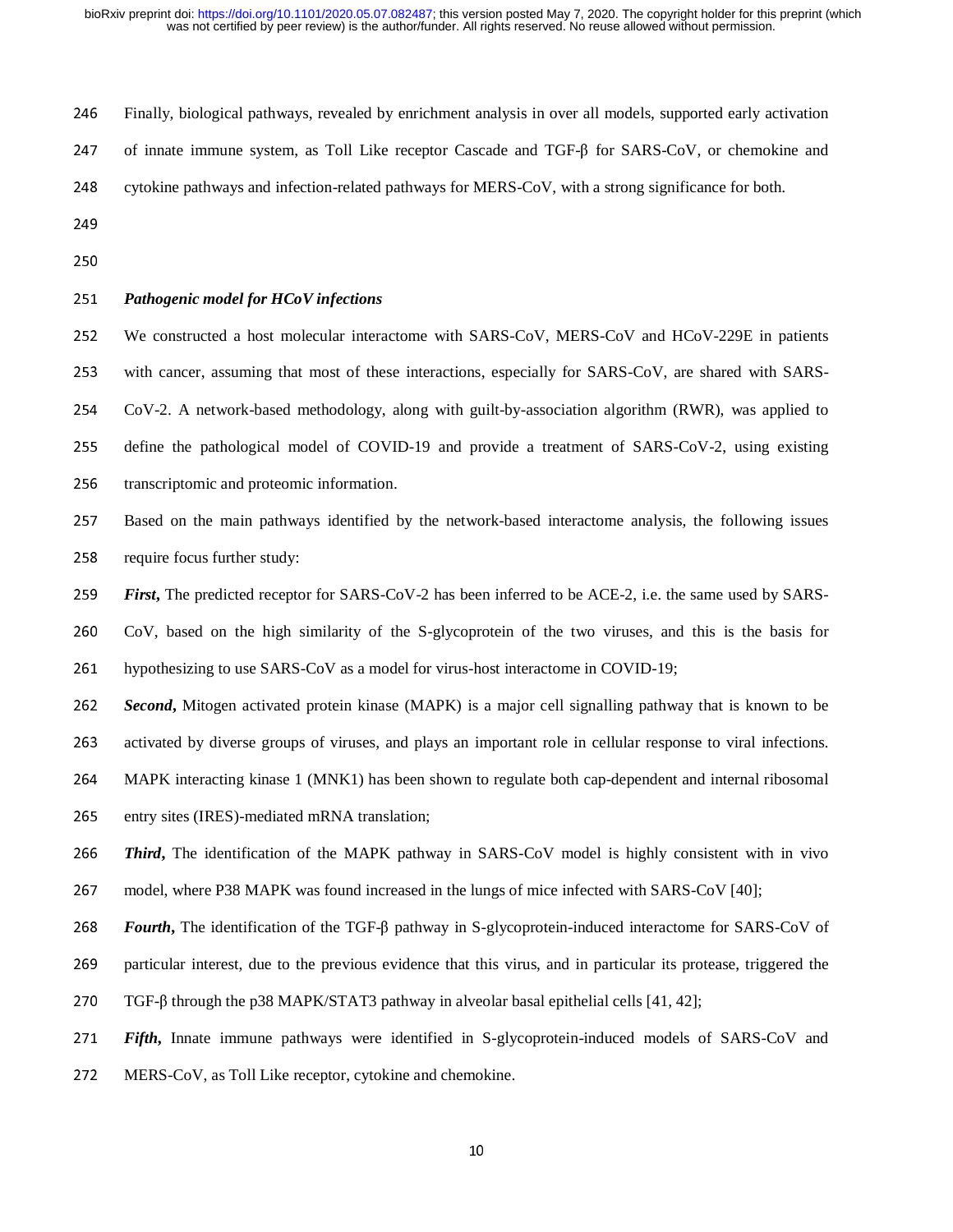<sup>273</sup>Every described pathway can be matched with clinical aspects, the data presented in this report may 274 therefore aid to design a 'blue print' for SARS-CoV-2 associated pathogenicity.

275 The severity and the clinical picture of SARS-CoV and MERS-CoV infections could be related to the 276 activation of exaggerated immune mechanism, causing uncontrolled inflammation [43]; however, the role of 277 strong immune response in SARS-CoV-2 infection severity is still uncertain.

<sup>278</sup>However, we may consider that host kinases link multiple signalling pathways in response to a broad array 279 of stimuli, including viral infections. TGF-β, produced during the inflammatory phase by macrophages, is an 280 important mediator of fibroblast activation and tissue repair. High levels of systemic inflammatory 281 cytokines/chemokines has been widely reported for MERS-CoV infections [44-46], correlating with 282 immunopathology and massive pulmonary infiltration into the lungs [47]. Also the HCoV-229E infection 283 can be described with this distance model, although this infection was not associated with a severe 284 respiratory disease. In fact, HCoV-229E is responsible for mild upper respiratory tract infections, such as 285 common colds, with only occasional spreading to the lower respiratory tract, but it interacts with dendritic 286 cells in the upper respiratory tract, inducing a cytopathic effect [48].

287

288

## <sup>290</sup>**Conclusions**

<sup>291</sup>In conclusion, we developed a network-based model, which could be the framework for structure-guided 292 research process and for the pathogenetic evaluation of specific clinical outcome. Accurate structural 3D 293 protein models and their interaction with host receptor proteins can allow to build a more detailed theoretical 294 disease model for each HCoV infection, and support the drawing of a disease model for COVID-19. Our <sup>295</sup>analyses suggests it is important to carry out *in silico* experiments and simulations through specific 296 algorithms.

297

# <sup>298</sup>**Limitations to our study**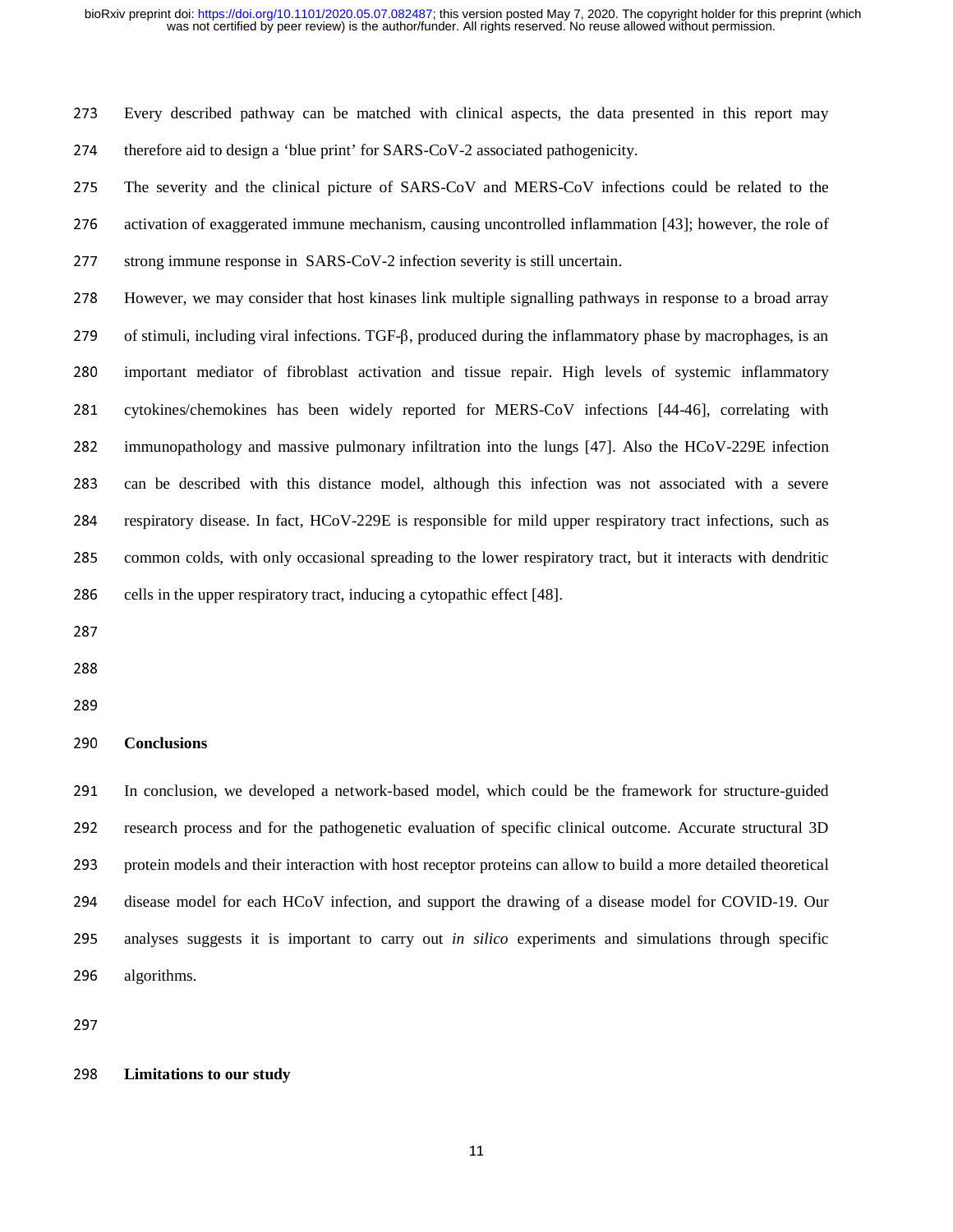<sup>299</sup>A single protein, namely S-glycoprotein was used as seed, therefore the highlighted interactions were limited 300 to those connected with this unique viral protein. However, this is a proof of concept study, from which it 301 appears that a similar approach may be used to study other viral proteins interacting with host cell pathways. <sup>302</sup>Another limitation is that the pathway analysis did not consider tissue and cell type diversity. Finally, the low 303 threshold established for the number of nodes found by RWR (200) limited the reconstruction of the entire 304 pathways. However, this was a software-imposed threshold. <sup>305</sup>In summary, the interactome analysis aided to guide the design of novel models of SARS-CoV

- 306 pathogenicity.
- 

# <sup>308</sup>**Abbreviations**

<sup>309</sup>CoVs: Coronaviruses; HCoV: Human Coronavirus; PPI: Protein-Protein Interactions; COEX: Gene 310 Coexpression data; SARS-CoV: Severe Acute Respiratory Syndrome Coronavirus; MERS-CoV: Middle 311 East Respiratory Syndrome Coronavirus; S-glycoprotein: Spike glycoprotein; RWR: Random walk with 312 restart; FDR: False Discovery Rate.

313

# <sup>314</sup>**Authors' contributions**

<sup>315</sup>Conceptualization: F.M., E.G., F.N.L. Data curation: F.M., E.G., Formal analysis: F.M., E.G., Funding 316 acquisition: M.R.C., G.I., F.V. Investigation: F.M., E.G., F.N.L. Methodology: F.M., E.G., T.A., S.A. 317 Resources: M.R.C., G.I. Software: F.M., E.G. Supervision: M.R.C., F.N.L. Validation: C.A., F.V., G.K., 318 M.M., M.P. Visualization: F.M., E.G. Writing ± original draft: F.M., E.G., M.R.C., F.N.L., G.K., A.Z., M.M. 319 Writing  $\pm$  review & editing: F.M., E.G., M.R.C., F.N.L. A.Z. All authors reviewed and approved the

- 320 manuscript.
- 321
- 322 1
- 
- 
- 
- 325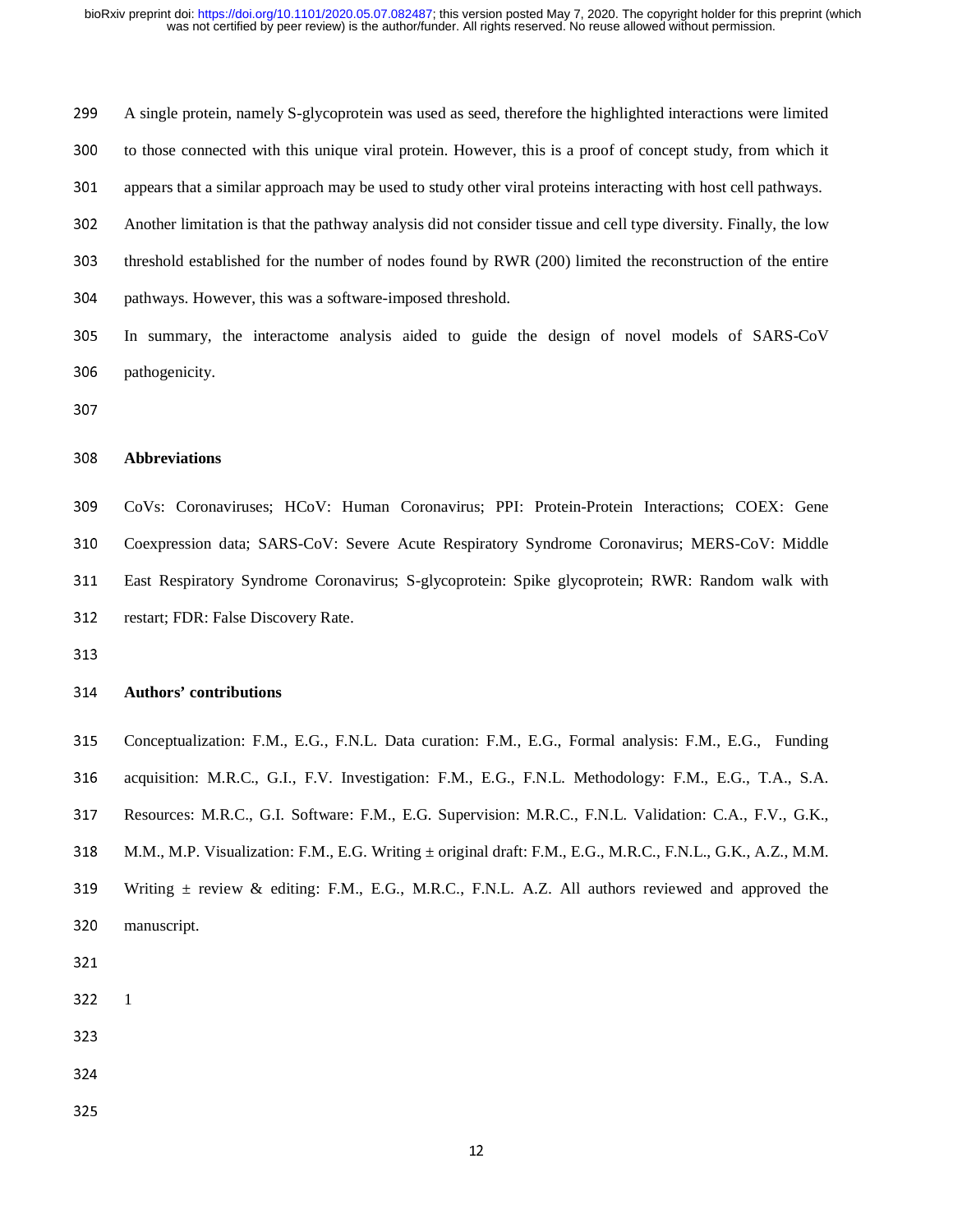# <sup>326</sup>**Acknowledgments**

- <sup>327</sup>We gratefully acknowledge: Collaborators Members of INMI COVID-19 study group; COVID 19 INMI
- 328 Network Medicine for IDs Study Group:
- <sup>329</sup>Abbate Isabella, Agrati Chiara, Al Moghazi Samir, Ascoli Bartoli Tommaso, Capobianchi Maria Rosaria,
- 330 Capone Alessandro, Goletti Delia, Rozera Gabriella, Nisii Carla, Gagliardini Roberta, Ciccosanti Fabiola,
- 331 Fimia Gian Maria, Nicastri Emanuele, Giombini Emanuela, Lanini Simone, D'Abramo Alessandra,
- <sup>332</sup>Rinonapoli Gabriele, Girardi Enrico, Bartolini Barbara, Montaldo Chiara, Marconi Raffaella, Antonio Addis,
- <sup>333</sup>Bradley Maron, Bianconi Ginestra, De Meulder Bertrand, Kennedy Jason, Khader Shabaana Abdul, Luca
- <sup>334</sup>Francesca, Maeurer Markus, Piacentini Mauro, Merler Stefano, Pantaleo Giuseppe, Rafick-Pierre Sekaly,
- <sup>335</sup>Sanna Serena, Segata Nicola, Zumla Alimuddin, Messina Francesco, Lauria Francesco Nicola, Ippolito
- 336 Giuseppe, Vairo Francesco.
- 

# <sup>338</sup>**Competing interests**

- 339 The authors declare no competing interests.
- 
- <sup>341</sup>**Consent for publication**
- 342 Not applicable.

- <sup>344</sup>**Ethics approval and consent to participate**
- 345 Not applicable.

- <sup>347</sup>**Funding**
- <sup>348</sup>INMI authors are supported by the Italian Ministry of Health (Ricerca Corrente Linea 1). G. Ippolito and A.
- 349 Zumla are co-principal investigator of the Pan-African Network on Emerging and Re-emerging Infections
- <sup>350</sup>(PANDORA-ID-NET), funded by the European & Developing Countries Clinical Trials Partnership,
- 351 supported under Horizon 2020. Sir Zumla is in receipt of a National Institutes of Health Research senior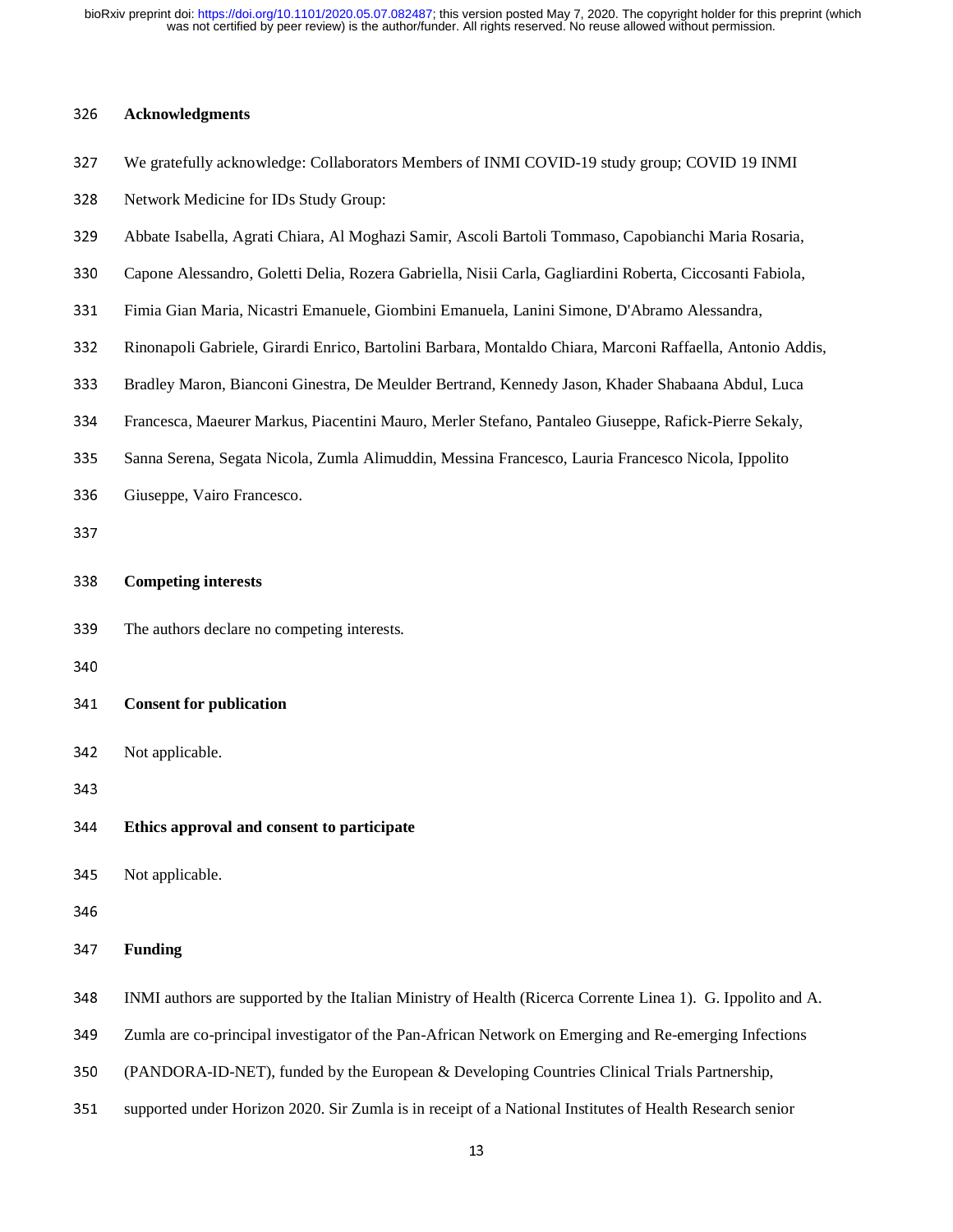| 352 | investigator award. M. Maeurer is a member of the innate immunity advisory group of the Bill & Melinda        |
|-----|---------------------------------------------------------------------------------------------------------------|
| 353 | Gates Foundation, and is funded by the Champalimaud Foundation.                                               |
| 354 |                                                                                                               |
| 355 | Availability of data and materials                                                                            |
| 356 | PPI data of SARS-CoV, MERS-CoV, HCoV-229E S-glycoprotein were inferred through published PPI data,            |
| 357 | using STRING Viruses (http://viruses.string-db.org/) and VirHostNet (http://virhostnet.prabi.fr/), as well as |
| 358 | published scientific reports with a focus on virus-host interactions [18-20]. Human PPI databases (BioGrid,   |
| 359 | InnateDB-All, IMEx, IntAct, MatrixDB, MBInfo, MINT, Reactome, Reactome-FIs, UniProt, VirHostNet,              |
| 360 | <b>CCSB</b><br><b>PSICQUIC</b><br>BioData,<br>Interactome<br>Database),<br>$\mathbf R$<br>using<br>packages   |
| 361 | biomaRt<br>(https://bioconductor.org/packages/release/bioc/html/PSICQUIC.html)<br>and                         |
| 362 | (https://bioconductor.org/packages/release/bioc/html/biomaRt.html) [21, 22]. The gene expression data set     |
| 363 | was built from the Protein Atlas database (https://www.proteinatlas.org/) [23].                               |
| 364 |                                                                                                               |
| 365 |                                                                                                               |
| 366 | <b>References</b>                                                                                             |
| 367 |                                                                                                               |
| 368 | Johns<br>global-cases-covid-19.<br>2020;<br>Available<br>1.<br>Hopkins<br>University.<br>from:                |
| 369 | https://www.gisaid.org/epiflu-applications/global-cases-covid-19/.                                            |
| 370 | Jernigan DB. Update: Public Health Response to the Coronavirus Disease 2019 Outbreak - United<br>2.           |
| 371 | February<br>2020.<br>MMWR<br>Wkly<br>States,<br>24,<br>Morb<br>Mortal<br>Rep.<br>2020;69(8):216-9.<br>doi:    |
| 372 | 10.15585/mmwr.mm6908e1.                                                                                       |
| 373 | 3.<br>Paules CI, Marston HD, Fauci AS. Coronavirus Infections-More Than Just the Common Cold.                 |
| 374 | JAMA. 2020. doi: 10.1001/jama.2020.0757.                                                                      |
| 375 | Walsh EE, Shin JH, Falsey AR. Clinical impact of human coronaviruses 229E and OC43 infection in<br>4.         |
| 376 | diverse adult populations. J Infect Dis. 2013;208(10):1634-42. doi: 10.1093/infdis/jit393.                    |

<sup>377</sup>5. Hendley JO, Fishburne HB, Gwaltney JM, Jr. Coronavirus infections in working adults. Eight-year

378 study with 229 E and OC 43. Am Rev Respir Dis. 1972;105(5):805-11. doi: 10.1164/arrd.1972.105.5.805.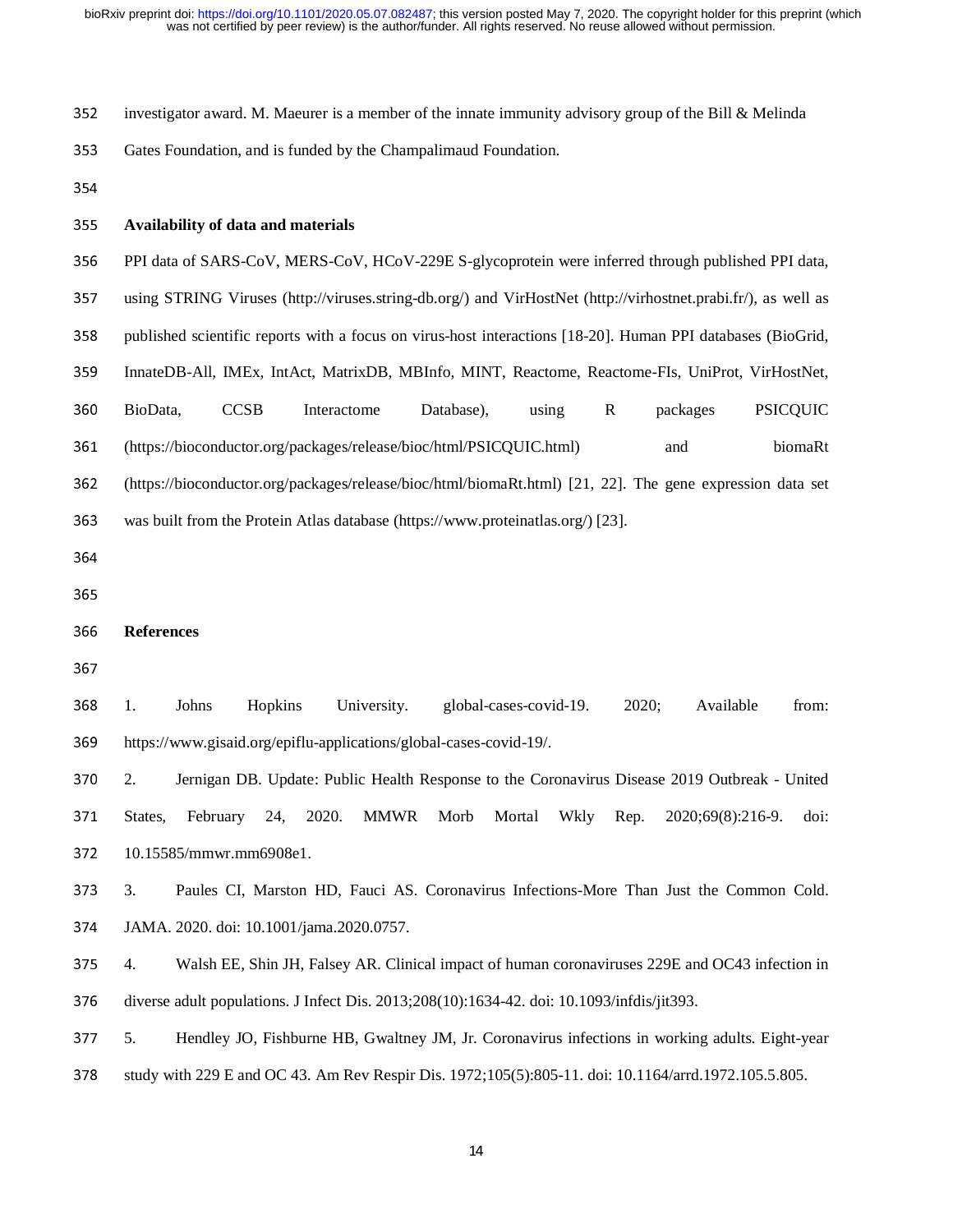| 379 | 6.  | de Wit E, van Doremalen N, Falzarano D, Munster VJ. SARS and MERS: recent insights into                     |
|-----|-----|-------------------------------------------------------------------------------------------------------------|
| 380 |     | emerging coronaviruses. Nat Rev Microbiol. 2016;14(8):523-34. doi: 10.1038/nrmicro.2016.81.                 |
| 381 | 7.  | de Wilde AH, Wannee KF, Scholte FE, Goeman JJ, Ten Dijke P, Snijder EJ, et al. A Kinome-Wide                |
| 382 |     | Small Interfering RNA Screen Identifies Proviral and Antiviral Host Factors in Severe Acute Respiratory     |
| 383 |     | Syndrome Coronavirus Replication, Including Double-Stranded RNA-Activated Protein Kinase and Early          |
| 384 |     | Secretory Pathway Proteins. J Virol. 2015;89(16):8318-33. doi: 10.1128/JVI.01029-15.                        |
| 385 | 8.  | Cotten M, Watson SJ, Kellam P, Al-Rabeeah AA, Makhdoom HQ, Assiri A, et al. Transmission and                |
| 386 |     | evolution of the Middle East respiratory syndrome coronavirus in Saudi Arabia: a descriptive genomic study. |
| 387 |     | 2013;382(9909):1993-2002. doi: 10.1016/S0140-6736(13)61887-5.                                               |
| 388 | 9.  | Yuan Y, Cao D, Zhang Y, Ma J, Qi J, Wang Q, et al. Cryo-EM structures of MERS-CoV and SARS-                 |
| 389 |     | CoV spike glycoproteins reveal the dynamic receptor binding domains. Nat Commun. 2017;8:15092. doi:         |
| 390 |     | 10.1038/ncomms15092.                                                                                        |
| 391 | 10. | Zhou P, Yang XL, Wang XG, Hu B, Zhang L, Zhang W, et al. A pneumonia outbreak associated                    |
| 392 |     | with a new coronavirus of probable bat origin. Nature. 2020. doi: 10.1038/s41586-020-2012-7.                |
| 393 | 11. | Zhu N, Zhang D, Wang W, Li X, Yang B, Song J, et al. A Novel Coronavirus from Patients with                 |
| 394 |     | Pneumonia in China, 2019. N Engl J Med. 2020;382(8):727-33. doi: 10.1056/NEJMoa2001017.                     |
| 395 | 12. | Nakamura T, Yamada KD, Tomii K, Katoh K. Parallelization of MAFFT for large-scale multiple                  |
| 396 |     | sequence alignments. 2018;34(14):2490-2. doi: 10.1093/bioinformatics/bty121.                                |
| 397 | 13. | Simmonds P. SSE: a nucleotide and amino acid sequence analysis platform. BMC Res Notes.                     |
| 398 |     | 2012;5:50. doi: 10.1186/1756-0500-5-50.                                                                     |
| 399 | 14. | Waterhouse A, Bertoni M, Bienert S, Studer G, Tauriello G, Gumienny R, et al. SWISS-MODEL:                  |
| 400 |     | homology modelling of protein structures and complexes. Nucleic Acids Res. 2018;46(W1):W296-W303.           |
| 401 |     | doi: 10.1093/nar/gky427.                                                                                    |
| 402 | 15. | Meng EC, Pettersen EF, Couch GS, Huang CC, Ferrin TE. Tools for integrated sequence-structure               |
| 403 |     | analysis with UCSF Chimera. BMC Bioinformatics. 2006;7:339. doi: 10.1186/1471-2105-7-339.                   |
| 404 | 16. | Sawicki SG, Sawicki DL, Siddell SG. A contemporary view of coronavirus transcription. J Virol.              |

<sup>405</sup>2007;81(1):20-9. doi: 10.1128/JVI.01358-06.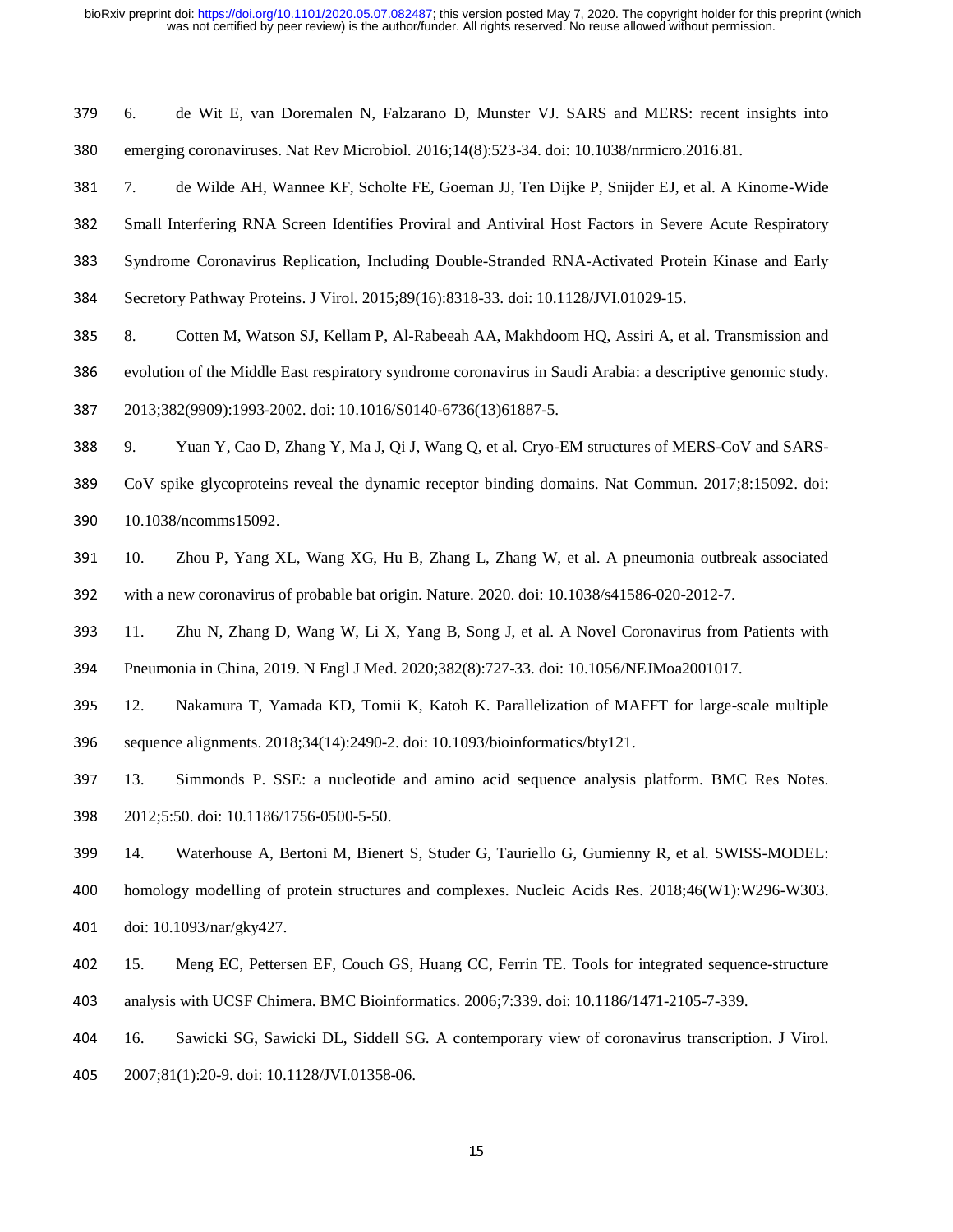- 406 17. Wan Y, Shang J, Graham R, Baric RS, Li F. Receptor recognition by novel coronavirus from <sup>407</sup>Wuhan: An analysis based on decade-long structural studies of SARS. J Virol. 2020. doi: 408 10.1128/JVI.00127-20.
- <sup>409</sup>18. Cook HV, Doncheva NT, Szklarczyk D, von Mering C, Jensen LJ. Viruses.STRING: A Virus-Host
- 410 Protein-Protein Interaction Database. Viruses. 2018;10(10). doi: 10.3390/v10100519.
- 411 19. Letko M, Miazgowicz K, McMinn R, Seifert SN, Sola I, Enjuanes L, et al. Adaptive Evolution of
- <sup>412</sup>MERS-CoV to Species Variation in DPP4. Cell Rep. 2018;24(7):1730-7. doi: 10.1016/j.celrep.2018.07.045.
- 413 20. Pfefferle S, Schopf J, Kogl M, Friedel CC, Muller MA, Carbajo-Lozoya J, et al. The SARS-

414 coronavirus-host interactome: identification of cyclophilins as target for pan-coronavirus inhibitors. PLoS

<sup>415</sup>Pathog. 2011;7(10):e1002331. doi: 10.1371/journal.ppat.1002331.

<sup>416</sup>21. Aranda B, Blankenburg H, Kerrien S, Brinkman FS, Ceol A, Chautard E, et al. PSICQUIC and 417 PSISCORE: accessing and scoring molecular interactions. Nat Methods. 2011;8(7):528-9. doi: 418 10.1038/nmeth.1637.

<sup>419</sup>22. Smedley D, Haider S, Ballester B, Holland R, London D, Thorisson G, et al. BioMart--biological 420 queries made easy. BMC Genomics. 2009;10:22. doi: 10.1186/1471-2164-10-22.

<sup>421</sup>23. Uhlen M, Zhang C, Lee S, Sjostedt E, Fagerberg L, Bidkhori G, et al. A pathology atlas of the <sup>422</sup>human cancer transcriptome. 2017;357(6352). doi: 10.1126/science.aan2507.

423 24. Valdeolivas A, Tichit L, Navarro C, Perrin S, Odelin G, Levy N, et al. Random walk with restart on 424 multiplex and heterogeneous biological networks. 2019;35(3):497-505. doi: 10.1093/bioinformatics/bty637.

425 25. Ge SX, Jung D, Yao R. ShinyGO: a graphical enrichment tool for animals and plants. 2019. doi: <sup>426</sup>10.1093/bioinformatics/btz931.

<sup>427</sup>26. Gallagher TM, Buchmeier MJ. Coronavirus spike proteins in viral entry and pathogenesis. Virology. <sup>428</sup>2001;279(2):371-4. doi: 10.1006/viro.2000.0757.

<sup>429</sup>27. Wrapp D, Wang N, Corbett KS, Goldsmith JA, Hsieh CL, Abiona O, et al. Cryo-EM structure of the <sup>430</sup>2019-nCoV spike in the prefusion conformation. 2020;367(6483):1260-3. doi: 10.1126/science.abb2507.

<sup>431</sup>28. Wu A, Peng Y, Huang B, Ding X, Wang X, Niu P, et al. Genome Composition and Divergence of

432 the Novel Coronavirus (2019-nCoV) Originating in China. Cell Host Microbe. 2020. doi:

<sup>433</sup>10.1016/j.chom.2020.02.001.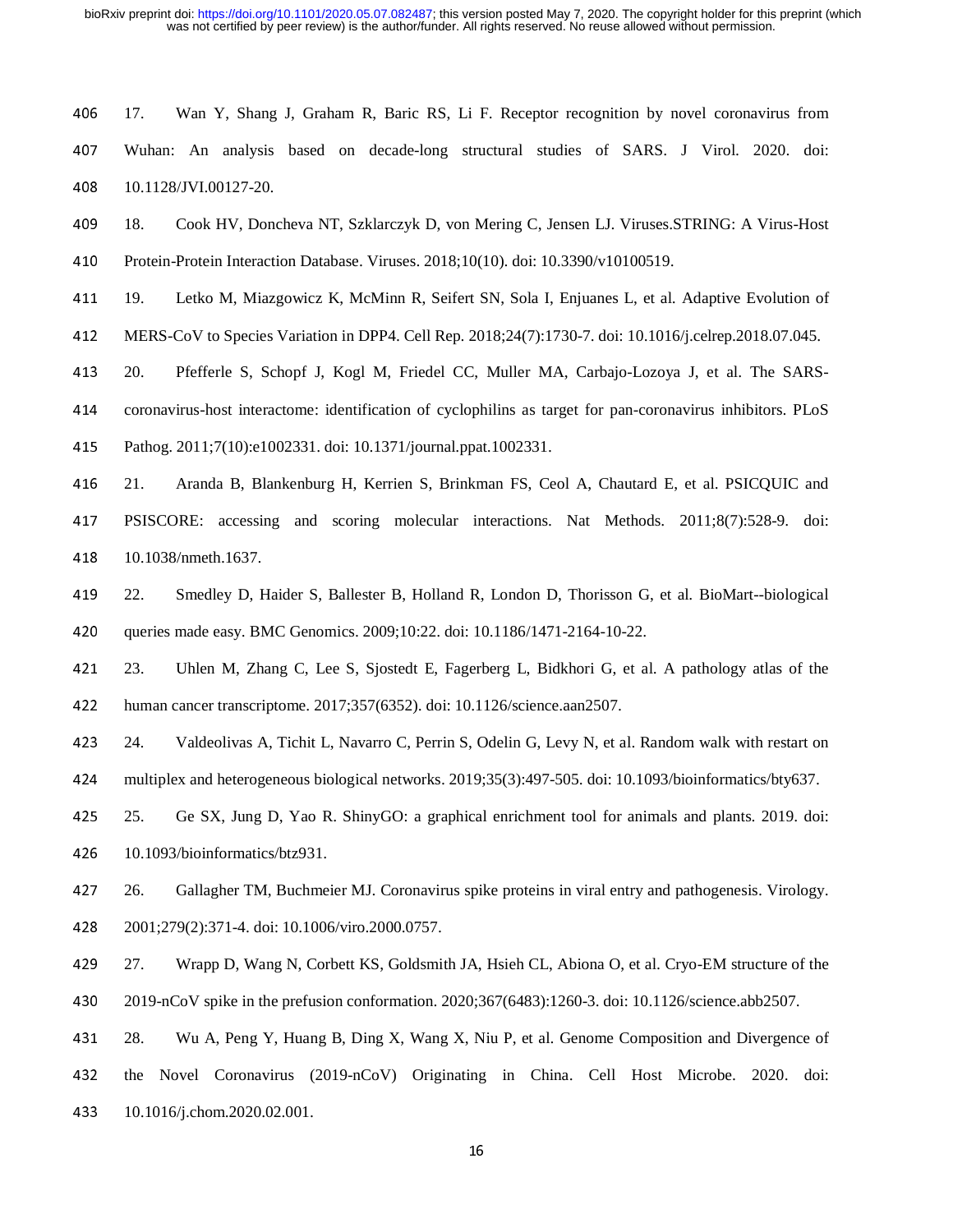29. Ge XY, Li JL, Yang XL, Chmura AA, Zhu G, Epstein JH, et al. Isolation and characterization of a 435 bat SARS-like coronavirus that uses the ACE2 receptor. Nature. 2013;503(7477):535-8. doi: 436 10.1038/nature12711.

30. Graham RL, Baric RS. Recombination, reservoirs, and the modular spike: mechanisms of coronavirus cross-species transmission. J Virol. 2010;84(7):3134-46. doi: 10.1128/JVI.01394-09.

31. Srivastava M, Chen Z, Zhang H, Tang M, Wang C, Jung SY, et al. Replisome Dynamics and Their

Functional Relevance upon DNA Damage through the PCNA Interactome. Cell Rep. 2018;25(13):3869-83 441 e4. doi: 10.1016/j.celrep.2018.11.099.

32. Gramberg T, Hofmann H, Moller P, Lalor PF, Marzi A, Geier M, et al. LSECtin interacts with filovirus glycoproteins and the spike protein of SARS coronavirus. Virology. 2005;340(2):224-36. doi: 10.1016/j.virol.2005.06.026.

33. Yang ZY, Huang Y, Ganesh L, Leung K, Kong WP, Schwartz O, et al. pH-dependent entry of severe acute respiratory syndrome coronavirus is mediated by the spike glycoprotein and enhanced by dendritic cell transfer through DC-SIGN. J Virol. 2004;78(11):5642-50. doi: 10.1128/JVI.78.11.5642-5650.2004.

34. Bertram S, Dijkman R, Habjan M, Heurich A, Gierer S, Glowacka I, et al. TMPRSS2 activates the human coronavirus 229E for cathepsin-independent host cell entry and is expressed in viral target cells in the 450 respiratory epithelium. J Virol. 2013;87(11):6150-60. doi: 10.1128/JVI.03372-12.

35. Bosch BJ, Bartelink W, Rottier PJ. Cathepsin L functionally cleaves the severe acute respiratory 452 syndrome coronavirus class I fusion protein upstream of rather than adjacent to the fusion peptide. J Virol. 2008;82(17):8887-90. doi: 10.1128/JVI.00415-08.

36. Glowacka I, Bertram S, Muller MA, Allen P, Soilleux E, Pfefferle S, et al. Evidence that TMPRSS2 455 activates the severe acute respiratory syndrome coronavirus spike protein for membrane fusion and reduces 456 viral control by the humoral immune response. J Virol. 2011;85(9):4122-34. doi: 10.1128/JVI.02232-10.

37. Hoffmann M, Kleine-Weber H, Schroeder S, Kruger N, Herrler T, Erichsen S, et al. SARS-CoV-2

Cell Entry Depends on ACE2 and TMPRSS2 and Is Blocked by a Clinically Proven Protease Inhibitor. Cell.

459 2020. doi: 10.1016/j.cell.2020.02.052.

38. Zhong J, Rajagopalan S. Dipeptidyl Peptidase-4 Regulation of SDF-1/CXCR4 Axis: Implications for Cardiovascular Disease. Front Immunol. 2015;6:477. doi: 10.3389/fimmu.2015.00477.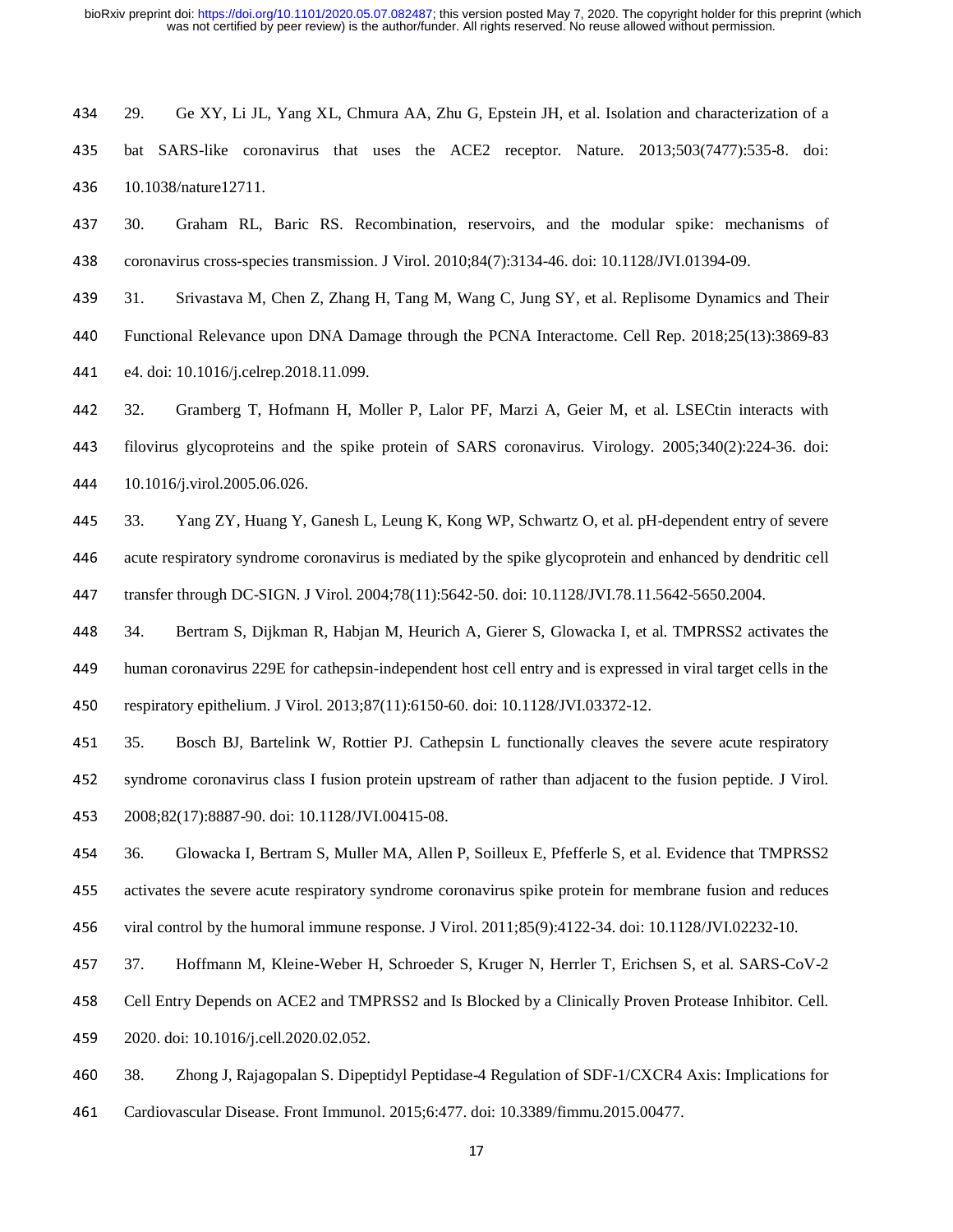39. Zhou J, Chu H, Li C, Wong BH, Cheng ZS, Poon VK, et al. Active replication of Middle East respiratory syndrome coronavirus and aberrant induction of inflammatory cytokines and chemokines in human macrophages: implications for pathogenesis. J Infect Dis. 2014;209(9):1331-42. doi: 10.1093/infdis/jit504.

40. Jimenez-Guardeno JM, Nieto-Torres JL, DeDiego ML, Regla-Nava JA, Fernandez-Delgado R, Castano-Rodriguez C, et al. The PDZ-binding motif of severe acute respiratory syndrome coronavirus envelope protein is a determinant of viral pathogenesis. PLoS Pathog. 2014;10(8):e1004320. doi: 10.1371/journal.ppat.1004320.

41. Li SW, Wang CY, Jou YJ, Yang TC, Huang SH, Wan L, et al. SARS coronavirus papain-like 471 protease induces Egr-1-dependent up-regulation of TGF-beta1 via ROS/p38 MAPK/STAT3 pathway. Sci Rep. 2016;6:25754. doi: 10.1038/srep25754.

473 42. Li SW, Yang TC, Wan L, Lin YJ, Tsai FJ, Lai CC, et al. Correlation between TGF-beta1 expression and proteomic profiling induced by severe acute respiratory syndrome coronavirus papain-like protease. 475 Proteomics. 2012;12(21):3193-205. doi: 10.1002/pmic.201200225.

43. Newton AH, Cardani A, Braciale TJ. The host immune response in respiratory virus infection: balancing virus clearance and immunopathology. Semin Immunopathol. 2016;38(4):471-82. doi: 478 10.1007/s00281-016-0558-0.

44. Kindler E, Thiel V, Weber F. Interaction of SARS and MERS Coronaviruses with the Antiviral 480 Interferon Response. Adv Virus Res. 2016;96:219-43. doi: 10.1016/bs.aivir.2016.08.006.

45. Mahallawi WH, Khabour OF, Zhang Q, Makhdoum HM, Suliman BA. MERS-CoV infection in humans is associated with a pro-inflammatory Th1 and Th17 cytokine profile. Cytokine. 2018;104:8-13. doi: 10.1016/j.cyto.2018.01.025.

46. Tynell J, Westenius V, Ronkko E, Munster VJ, Melen K, Osterlund P, et al. Middle East respiratory 485 syndrome coronavirus shows poor replication but significant induction of antiviral responses in human monocyte-derived macrophages and dendritic cells. J Gen Virol. 2016;97(2):344-55. doi: 10.1099/jgv.0.000351.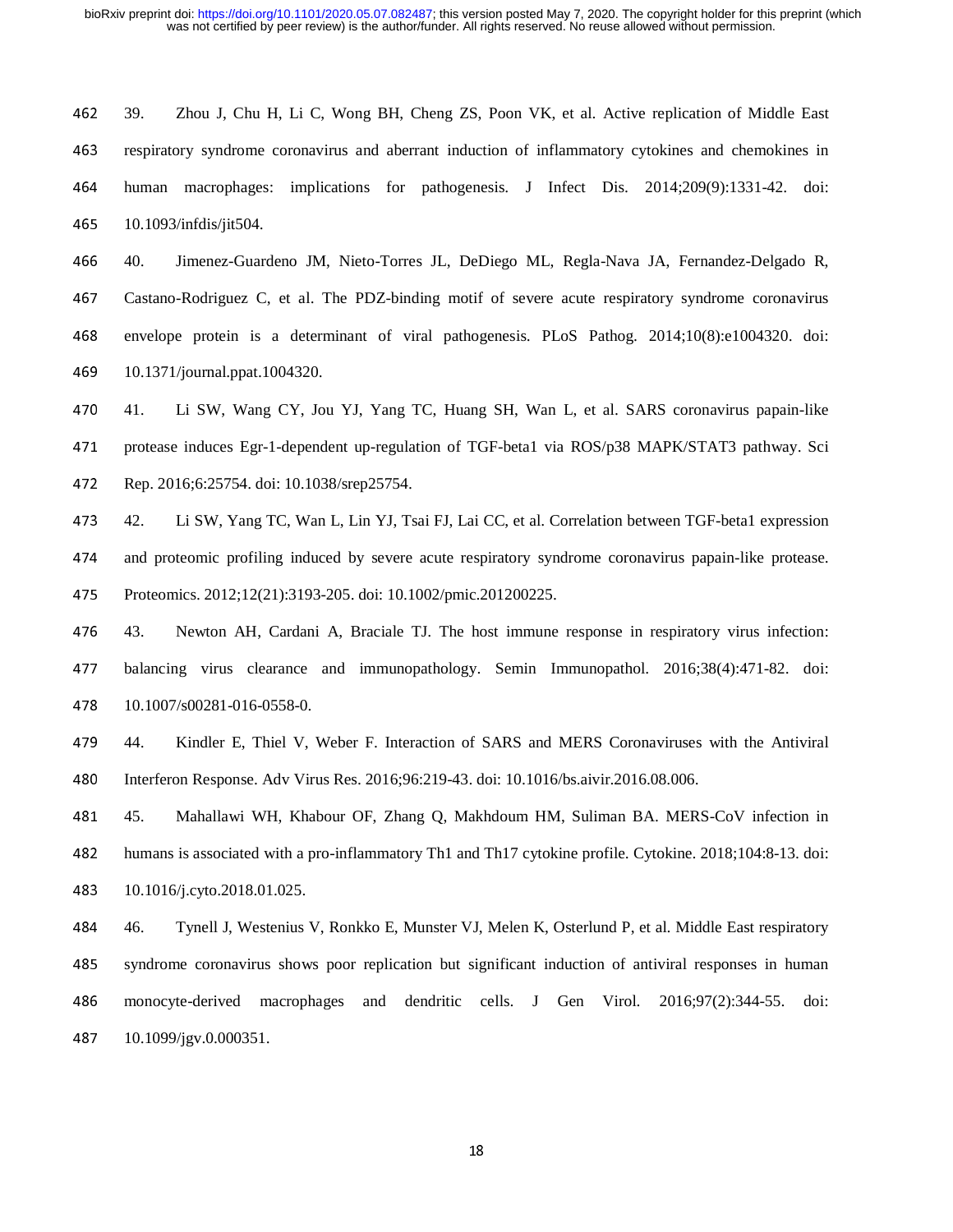bioRxiv preprint doi: [https://doi.org/10.1101/2020.05.07.082487;](https://doi.org/10.1101/2020.05.07.082487) this version posted May 7, 2020. The copyright holder for this preprint (which was not certified by peer review) is the author/funder. All rights reserved. N

|     | was not certified by peer review) is the author/funder. All rights reserved. No reuse allowed without permission. |
|-----|-------------------------------------------------------------------------------------------------------------------|
|     |                                                                                                                   |
| 488 | Mella C, Suarez-Arrabal MC, Lopez S, Stephens J, Fernandez S, Hall MW, et al. Innate immune<br>47.                |
| 489 | dysfunction is associated with enhanced disease severity in infants with severe respiratory syncytial virus       |
| 490 | bronchiolitis. J Infect Dis. 2013;207(4):564-73. doi: 10.1093/infdis/jis721.                                      |
| 491 | Mesel-Lemoine M, Millet J, Vidalain PO, Law H, Vabret A, Lorin V, et al. A human coronavirus<br>48.               |
| 492 | responsible for the common cold massively kills dendritic cells but not monocytes. J Virol.                       |
| 493 | 2012;86(14):7577-87. doi: 10.1128/JVI.00269-12.                                                                   |
| 494 |                                                                                                                   |
| 495 |                                                                                                                   |
| 496 |                                                                                                                   |
| 497 |                                                                                                                   |
| 498 |                                                                                                                   |

499





502 RWR algorithm using S-glycoprotein of HCoV-229E.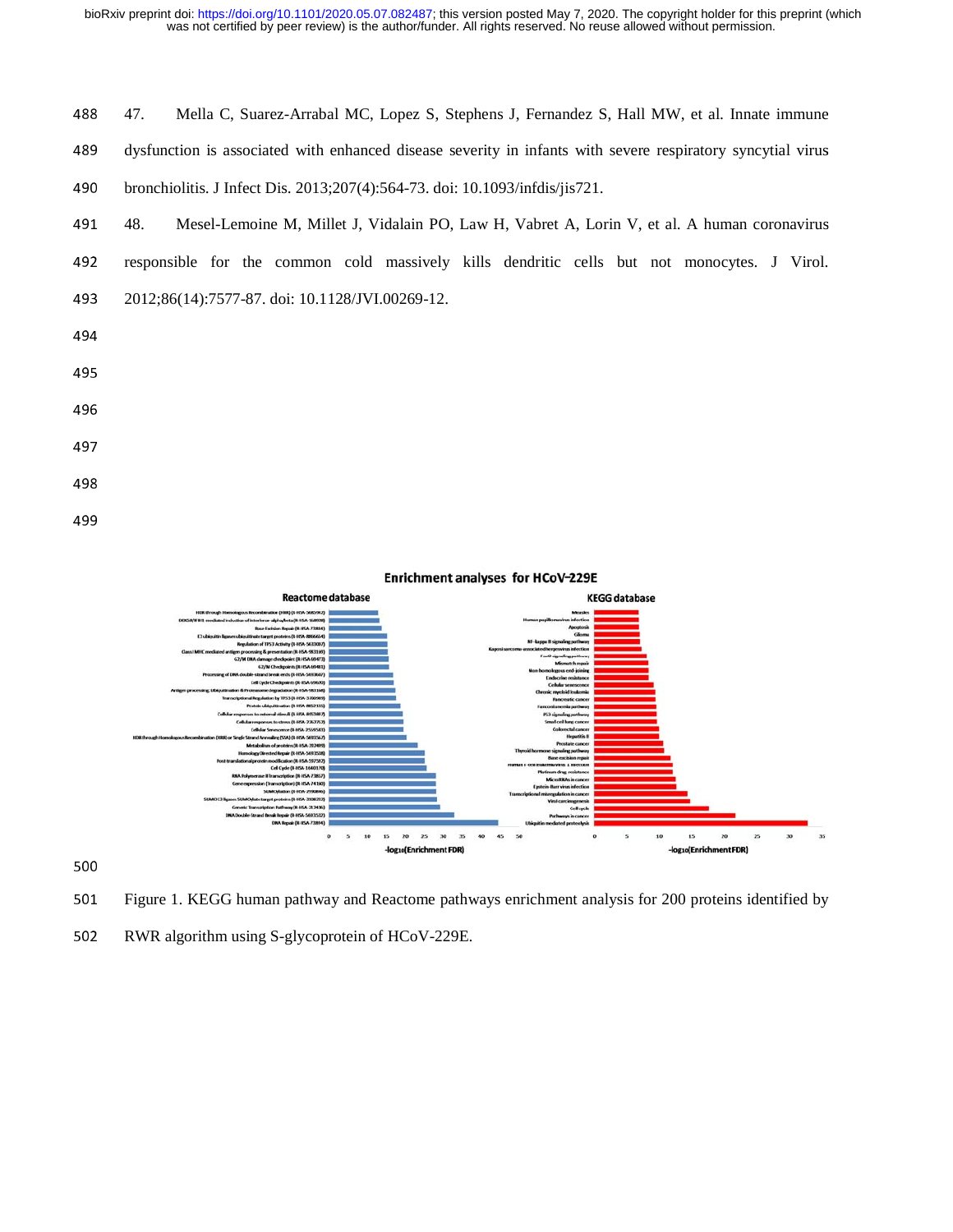bioRxiv preprint doi: [https://doi.org/10.1101/2020.05.07.082487;](https://doi.org/10.1101/2020.05.07.082487) this version posted May 7, 2020. The copyright holder for this preprint (which was not certified by peer review) is the author/funder. All rights reserved. N



504 Figure 2. PPI-COEX multilayer analysis, based on human PPI interactome and Gene Coexpression network,

505 with top 50 closest proteins/genes identified by RWR, using S-glycoprotein of HCoV-229E. Edges in blue

506 represent PP interactions, while red edges are coexpressions.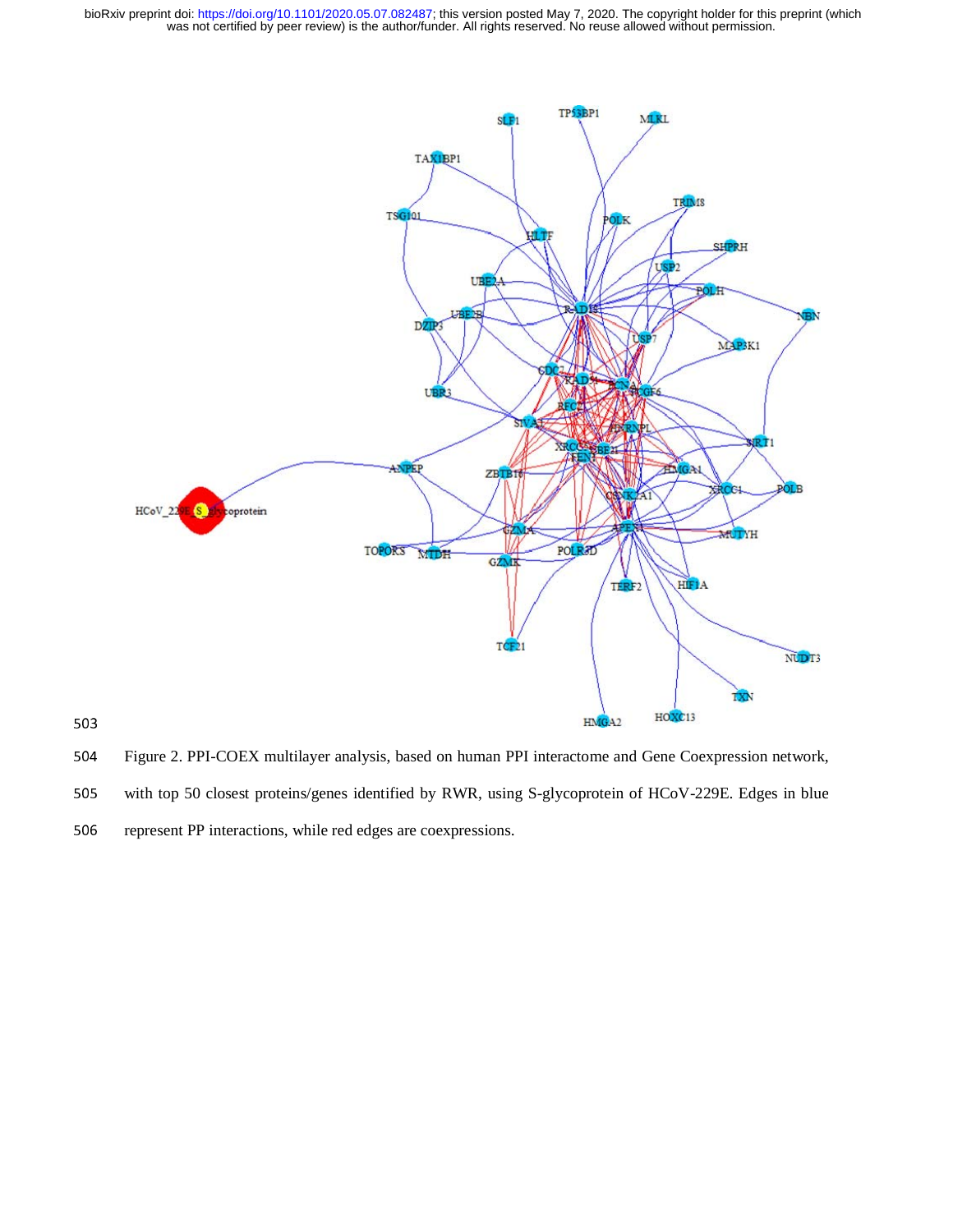

508 Figure 3. KEGG human pathway and Reactome pathways enrichment analyses for 200 proteins identified by

509 RWR algorithm using S-glycoprotein of SARS-CoV.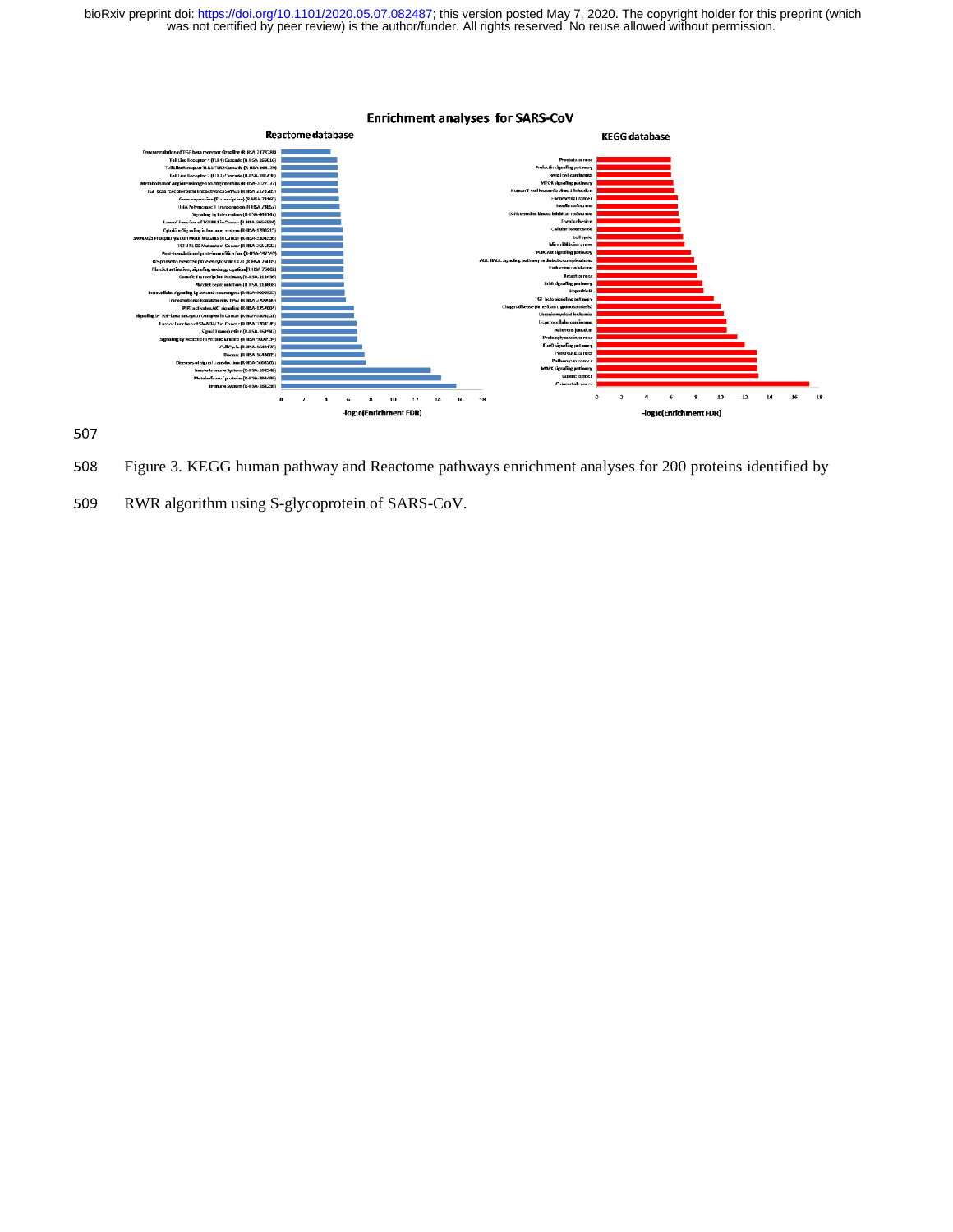



511 Figure 4. PPI-COEX multilayer analysis based on human PPI interactome and Gene Coexpression network,

- 512 with top 50 closest proteins/genes identified by RWR, using S-glycoprotein of SARS-CoV. Edges in blue
- 513 represent PP interactions, while red edges are coexpressions.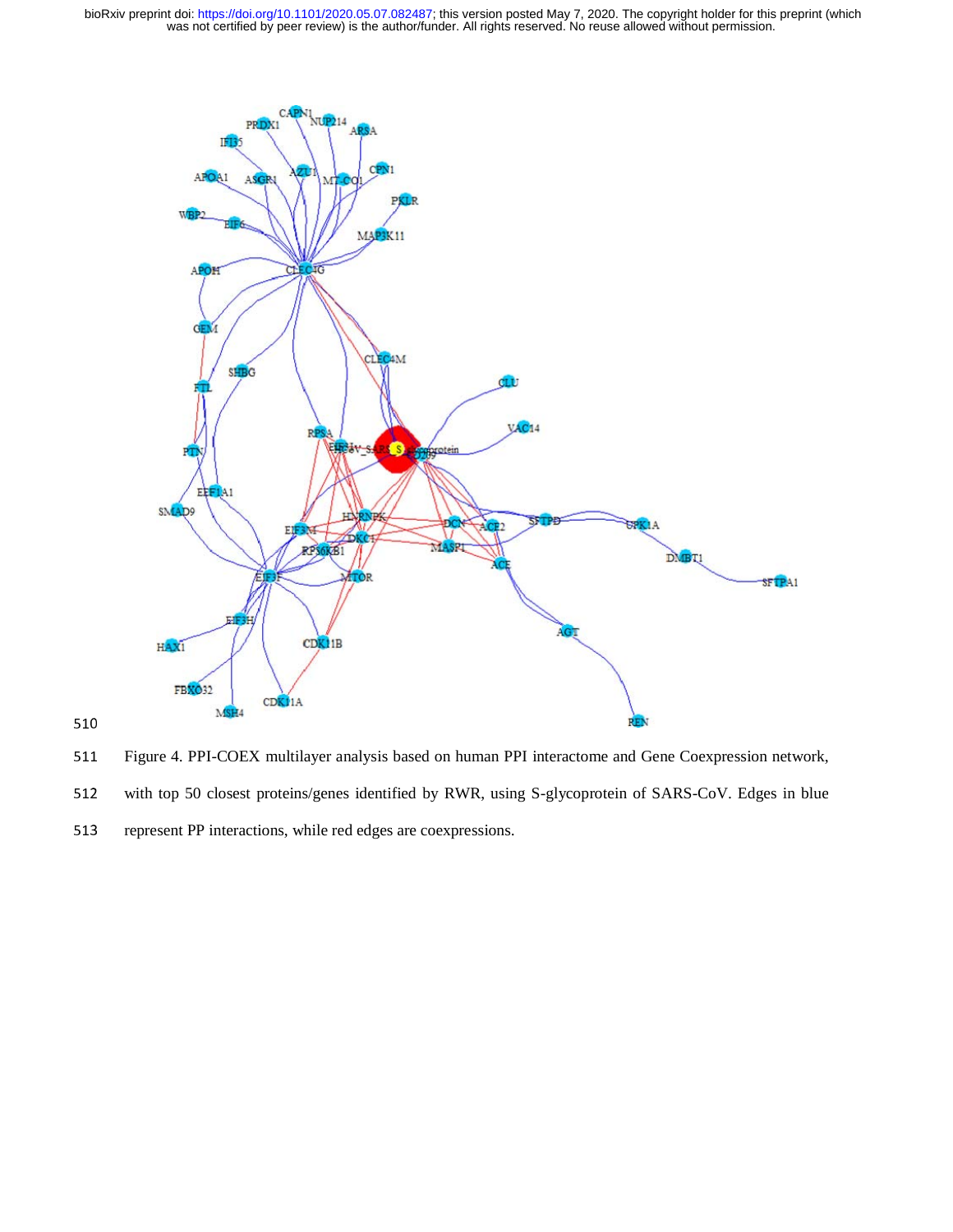

515 Figure 5. KEGG human pathway and Reactome pathways enrichment for 200 proteins identified by RWR

516 algorithm using S-Glycoprotein of MERS-CoV.

514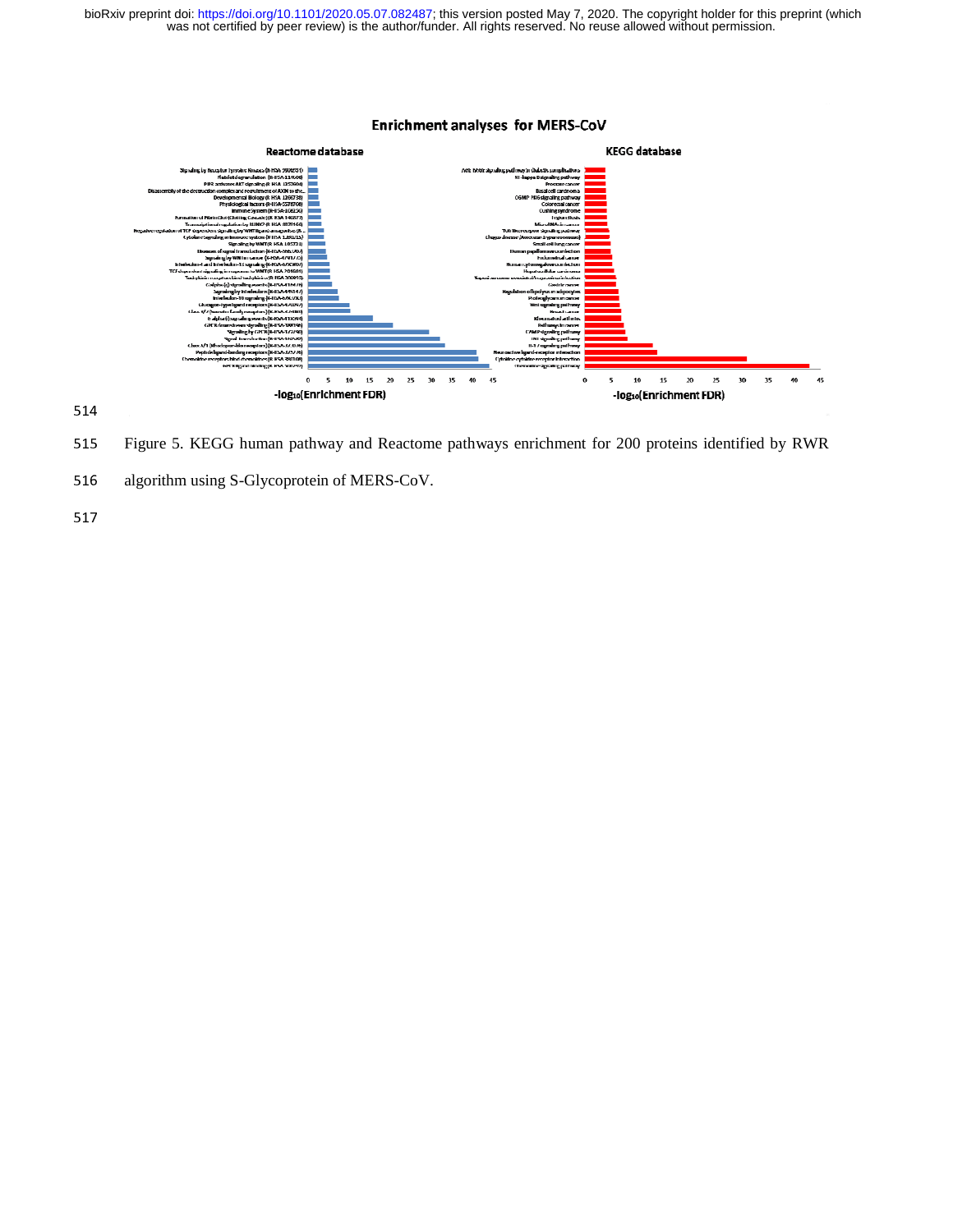

518

519 Figure 6. PPI-COEX mulilayer analysis based on human PPI interactome and Gene Coexpression network, 520 with top 50 closest proteins/genes identified by RWR, using S-glycoprotein of MERS-CoV. Edges in blue 521 represent PP interactions, while red edges indicate coexpressions. rk,<br>ue<br>V-

- 522
- 

524 Figure S1. Pairwise distances along 259 full length CoV genomes. In the bottom of picture, indicative gene 525 positioning along CoVs genomes is reported. The list of all considered genomes is reported in Table S1.

527 Figure S2. 3D structure of S-glycoprotein of SARS-CoV-2 and comparison with the ortholog from HCoV-

528 229E, SARS-CoV, and MERS-CoV. Lateral (a) and superior (b) representation of SARS-CoV-2 S--

529 glycoprotein, deducted for the sequence of patient INMI1 (MT066156.1). Each subunit chain has a different